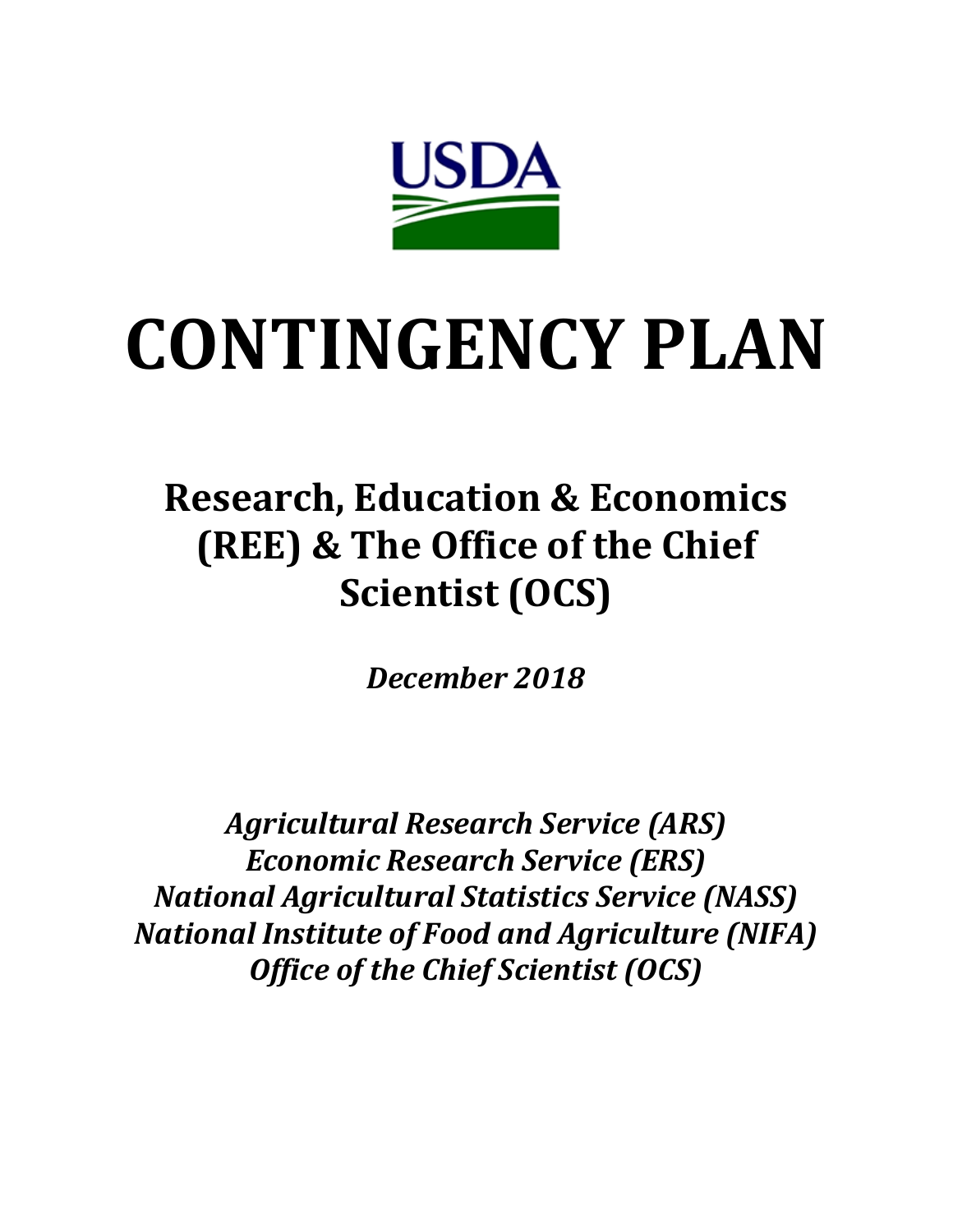## **Table of Contents**

| Administrative and Financial Management (AFM) (Within 2 weeks of a shutdown) 6            |  |
|-------------------------------------------------------------------------------------------|--|
|                                                                                           |  |
|                                                                                           |  |
|                                                                                           |  |
|                                                                                           |  |
|                                                                                           |  |
|                                                                                           |  |
|                                                                                           |  |
|                                                                                           |  |
|                                                                                           |  |
|                                                                                           |  |
|                                                                                           |  |
|                                                                                           |  |
|                                                                                           |  |
|                                                                                           |  |
|                                                                                           |  |
|                                                                                           |  |
|                                                                                           |  |
|                                                                                           |  |
|                                                                                           |  |
|                                                                                           |  |
|                                                                                           |  |
|                                                                                           |  |
|                                                                                           |  |
|                                                                                           |  |
|                                                                                           |  |
|                                                                                           |  |
|                                                                                           |  |
|                                                                                           |  |
|                                                                                           |  |
| Agency Excepted Duties (Excepted duties as listed are not impacted by timing or season of |  |
|                                                                                           |  |
|                                                                                           |  |
|                                                                                           |  |
|                                                                                           |  |
|                                                                                           |  |
|                                                                                           |  |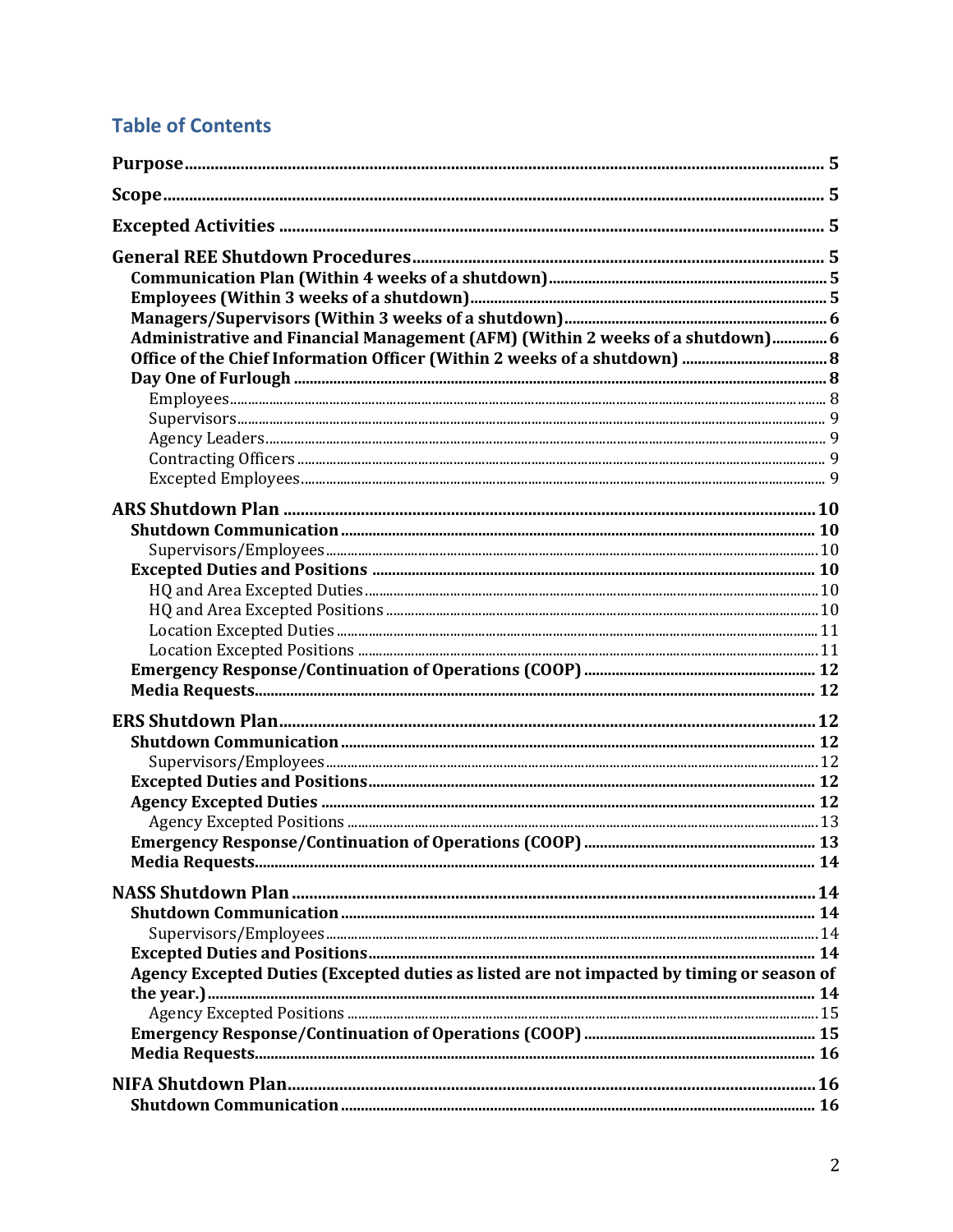| Agency Excepted Duties (Excepted duties as listed are not impacted by timing or season of |  |
|-------------------------------------------------------------------------------------------|--|
|                                                                                           |  |
|                                                                                           |  |
| <b>Emergent Excepted Requirements, Emergency Management and Vulnerability Prevention</b>  |  |
|                                                                                           |  |
|                                                                                           |  |
|                                                                                           |  |
|                                                                                           |  |
|                                                                                           |  |
|                                                                                           |  |
| Office Excepted Duties (Excepted duties as listed are not impacted by timing or season of |  |
|                                                                                           |  |
|                                                                                           |  |
|                                                                                           |  |
|                                                                                           |  |
|                                                                                           |  |
|                                                                                           |  |
|                                                                                           |  |
|                                                                                           |  |
|                                                                                           |  |
|                                                                                           |  |
|                                                                                           |  |
|                                                                                           |  |
|                                                                                           |  |
|                                                                                           |  |
|                                                                                           |  |
|                                                                                           |  |
|                                                                                           |  |
|                                                                                           |  |
|                                                                                           |  |
|                                                                                           |  |
|                                                                                           |  |
|                                                                                           |  |
|                                                                                           |  |
|                                                                                           |  |
|                                                                                           |  |
|                                                                                           |  |
|                                                                                           |  |
|                                                                                           |  |
|                                                                                           |  |
|                                                                                           |  |
|                                                                                           |  |
|                                                                                           |  |
|                                                                                           |  |
|                                                                                           |  |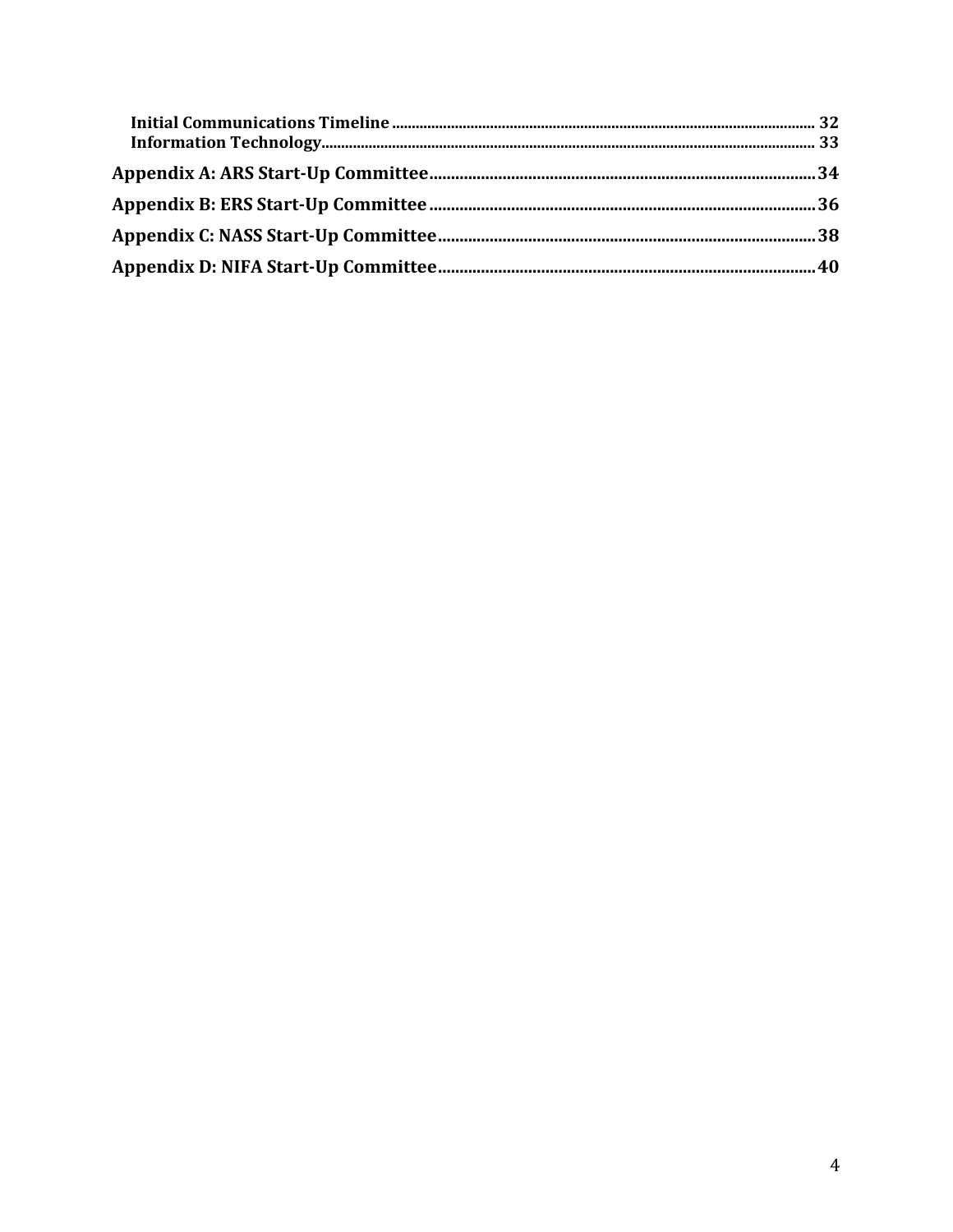## <span id="page-4-0"></span>**Purpose**

This document establishes a plan of action for an orderly termination of Research Education & Economics (REE) operations in the absence of an appropriation or Continuing Resolution (CR) and an orderly start-up of REE operations following appropriation or CR approval. This plan will be enacted through a notification to all employees from the REE Administrators at the direction of the REE Under Secretary.

## <span id="page-4-1"></span>**Scope**

The functions and activities described herein are to be executed in accordance with all applicable statutes, regulations, policies, and delegations of authority.

## <span id="page-4-2"></span>**Excepted Activities**

Excepted activities during a government shutdown include activities to support:

- Preservation and protection of life and property
- Law enforcement, health and safety functions

Excepted activities specific to the REE agencies and the Office of the Chief Scientist (OCS) are further described in the agency sections of this document.

## <span id="page-4-3"></span>**General REE Shutdown Procedures**

#### <span id="page-4-4"></span>*Communication Plan (Within 4 weeks of a shutdown)*

The Deputy Administrator for Administrative and Financial Management (DAAFM) and the Director, Human Resources Division (HRD) will coordinate with the USDA Office of Human Resources Management (OHRM) and other Departmental Management (DM) offices to ensure accurate and timely information is provided to the REE Administrators and Directors in accordance with USDA guidance and timing. Information that is available and approved for release prior to the first morning of a shutdown will be provided to the agencies for sharing with employees as early as possible. REE Administrators will provide information to employees leading up to a potential lapse of funding in order to ensure an orderly shutdown.

#### <span id="page-4-5"></span>*Employees (Within 3 weeks of a shutdown)*

Following are recommended actions during the days prior to a potential shutdown.

- Access and print documents that may be needed during a lapse of appropriation such as:
	- o Leave & Earning Statement (LES)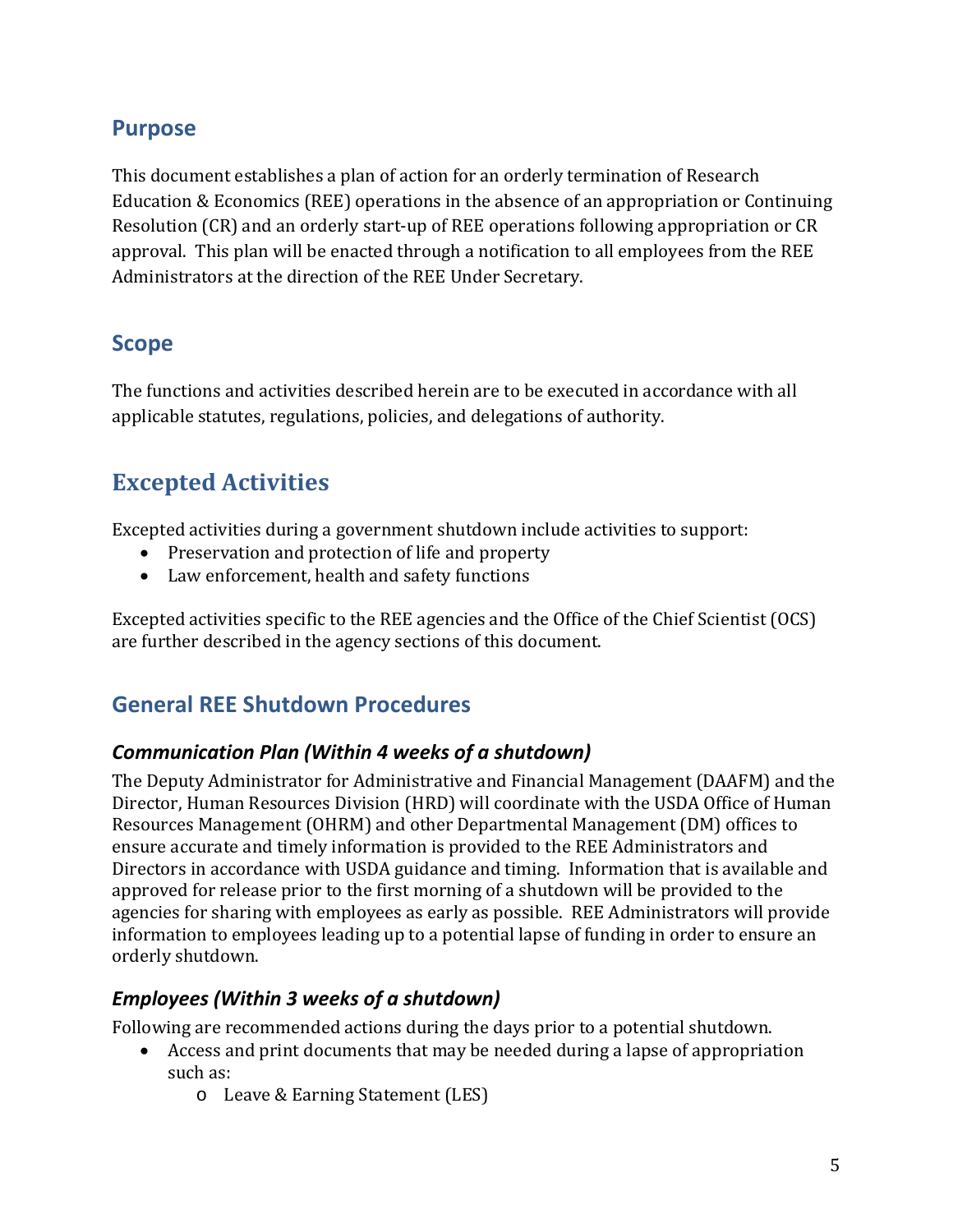- $\circ$  SF-50
- o Furlough related guidance or communication from USDA or the agency
- Prioritize workload to ensure urgent requirements that need to be met prior to the potential shutdown are completed.
- Ensure all sensitive documents, hazardous materials and other like items are properly inventoried and stored properly.

## <span id="page-5-0"></span>*Managers/Supervisors (Within 3 weeks of a shutdown)*

Following are recommended actions during the days prior to a potential shutdown.

- Ensure the organizational calling trees to reach employees are up to date with accurate personal phone numbers and personal emails.
	- o Personal contact information may be utilized to inform employees of change in furlough status or provide additional information in case of a long-term furlough.
- Ensure employees understand it is their responsibility to check the Office of Personnel Management (OPM) website or mobile phone application for information on the government's startup status. Employees should monitor OPM in addition to those outlined in official shutdown communications. Agencies may contact employees through a calling tree or other systems but the official notification is from OPM to inform them to return to work.
- Identify and communicate potential excepted activities and excepted personnel during a potential shutdown through the agency leadership structure.
- Assist employees with the prioritization of workload to ensure urgent requirements that need to be met prior to the potential shutdown are completed.
- Employees that may be excepted may be provided an informal notice but formal notification to excepted employees must be made after USDA and Agency approval with approved documentation.
- Ensure partners and stakeholders information is up to date in the appropriate systems/database.
- Agency leaders should notify stakeholders and university partners the potential impacts of a shutdown in accordance with agency and USDA guidance.

## <span id="page-5-1"></span>*Administrative and Financial Management (AFM) (Within 2 weeks of a shutdown)*

Human Resources Division (HRD)

- In preparation for a potential shutdown, HR specialists are to identify and resolve issues related to temporary positions that may expire during the shutdown in addition to on-board of new hires during the shutdown.
- Hold the final excepted employee list for T&A purposes.
- Coordinate with OHRM and other DM offices and issue all approved and appropriate information/notices on furlough and guidance on orderly shutdown to the REE agencies and bargaining units.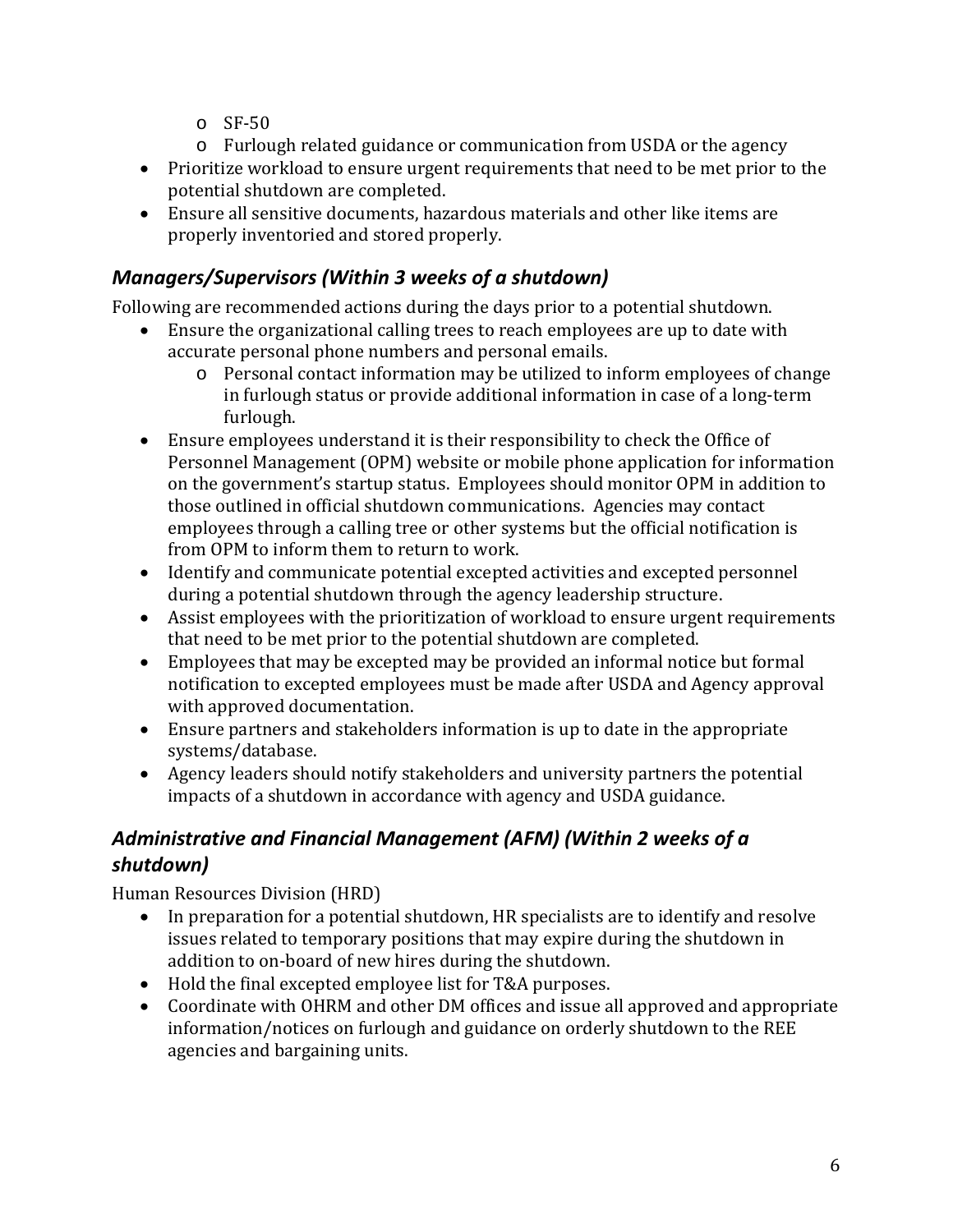- Provide appropriate notification and instruction to Area Administrative Offices (AAOs) operations on HR activities (i.e. recruitments, prospective Entrance-On-Duty, processing personnel actions, etc.).
- Partner with OHRM on HR actions that occur during the shutdown that require guidance or information for distribution to excepted and/or non-excepted employees.

Financial Management & Agreements Division (FMAD)

- Coordinate with the Department to ensure financial business/systems remain available for excepted employees during potential shutdown and be on call to support excepted functions.
- Provide guidance on the limitation of travel in preparation for a potential shutdown.
	- o When and to what point in time scheduled travel should be cancelled
	- o Instructions on travel arrangement for excepted employees
	- o Instructions on travel arrangement for employees on details away from their local commuting areas
- Advise employees that travel planned on or after the furlough date should not commence in the event of a shutdown. Travel orders issued would be considered invalid.
- Advise passport custodians to retrieve all passports held by employees and secure them in the custodian's safe.
- Advise employees to secure all hard copy tickets for travel during the period of lapsed appropriation.
- Advise employees that all Government issued travel charge cards should be in the possession of the individual cardholder or stored in a secure location.
- Advise employees that no travel arrangements or ticket purchases should be made through the applicable Travel System or directly with the TMCs during the period of lapsed appropriation. Additional information for excepted employee travel in support of excepted duties will be provided prior to a potential shutdown.
- Travel System approving officials should not stamp any non-excepted employee related documents in the system during the period of the lapsed appropriation.
- Provide advice and guidance on establishing or continuing existing Extramural Agreements deemed necessary by ARS program managers to support mission critical research or for the purpose of providing adequate care and protection of Government property; i.e., facilities, land, and/or livestock.
- Provide advice and guidance on continuing existing Extramural Agreements that are not impacted by the potential lapse in appropriations.
- Provide advice and guidance on transaction processing procedures to obtain/retain essential cooperator services as noted above.

Acquisition and Property Division (APD)

- Provide guidance to Contracting Officers (CO) on how to allow for contracted critical services that preserve and protect property.
- Provide guidance on how to process essential requirements for supply contracts.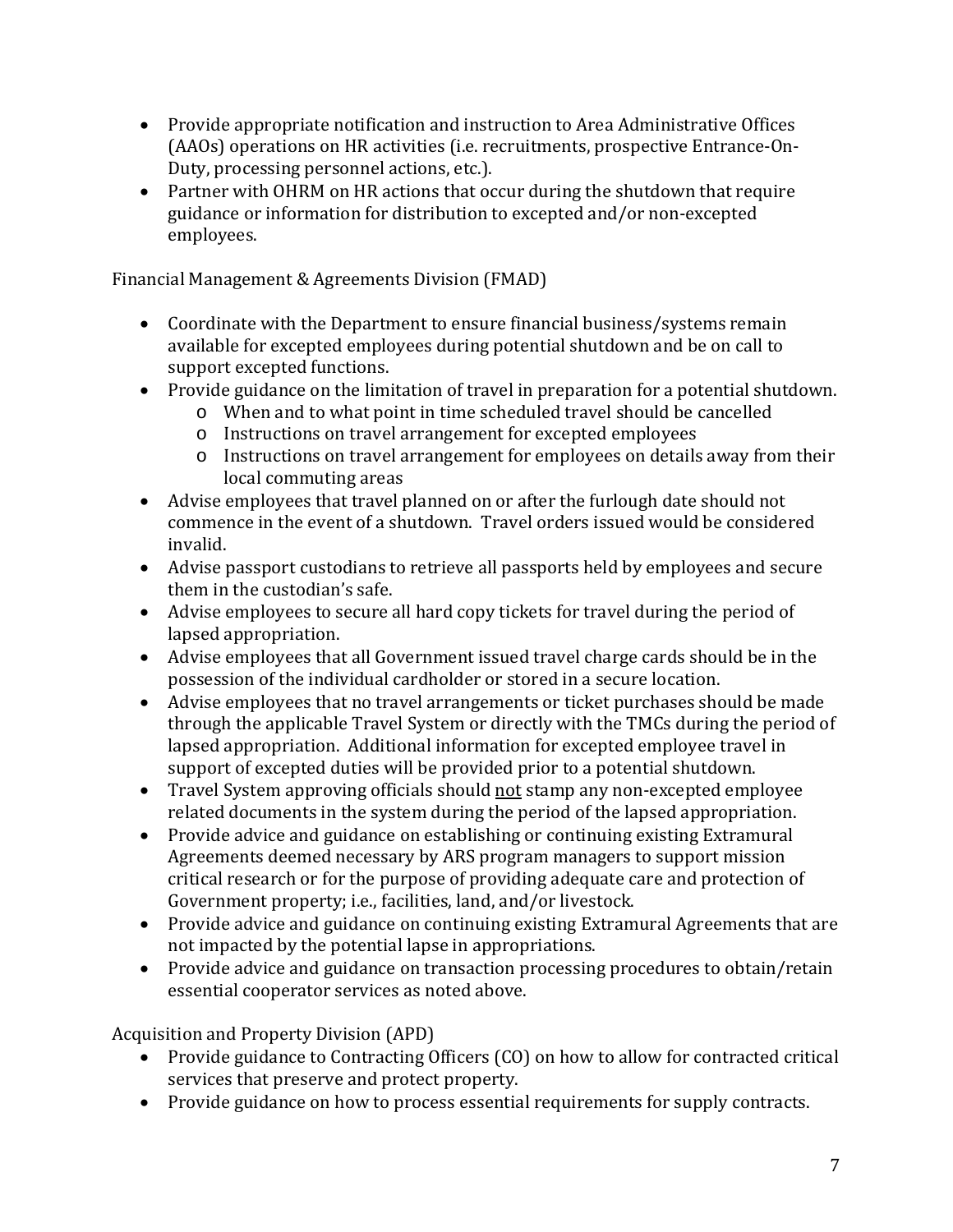- Issue guidance to ensure that personal property and hazardous materials (including equipment and hazardous materials pending disposal actions) are safeguarded to protect against theft and destruction.
- Provide guidance to the Acquisition Workforce to inform service contractors of the Government status and what limits/changes they will have to operate under.
- Provide guidance to Purchase Cardholders regarding using and securing purchase cards. Provide specific guidance on the appropriate use of purchase cards in support of excepted activities during a shutdown.
- Provide guidance to secure fleet cards. Include guidance as a reminder to use fleet and fleet cards only in support of excepted activities during a shutdown.

## <span id="page-7-0"></span>*Information Technology Service Division – (Within 2 weeks of a shutdown)*

- Identify agency-wide systems under the responsibility of the agency that will and will not be available to excepted employees during the shutdown. The specific method for blocking access to the identified systems will be determined by the mission area ACIO.
- Prepare guidance for IT security measures to those locations outside the National Capital region, as applicable.
- Prepare employee guidance on the availability and use of IT systems, government furnished IT equipment and proper IT shutdown procedures during the furlough and provide to employees in accordance with USDA and agency guidance.

## <span id="page-7-1"></span>*Day One of Furlough*

#### <span id="page-7-2"></span>**Employees**

All employees must be on work status (physically at work or approved telework) to receive furlough communication and guidance. Employees without approved telework agreements may be able to conduct orderly shutdown activities through remote access if pre-approved by their supervisor in the event of a potential shutdown. Employees on travel are to return to their duty stations as soon as practicable. Employees who are on paid leave (annual or sick) will have their leave cancelled and will return to work status. Employees are to engage in orderly shutdown activities such as:

- Update voicemail, email out of office and office signage with authorized verbiage and instructions
- Verify that all sensitive document and hazardous materials are properly inventoried and stored
- Ensure timesheets are validated and certified in accordance with USDA guidance (The National Finance Center (NFC) has doubled the capacity for WebTA usage to resolve the slow system access issue)

Employees who are on leave or in travel status will conduct their shutdown activities as soon as they return to their worksite. Upon completion of all orderly shutdown activities, all furloughed employees will be placed on furlough status.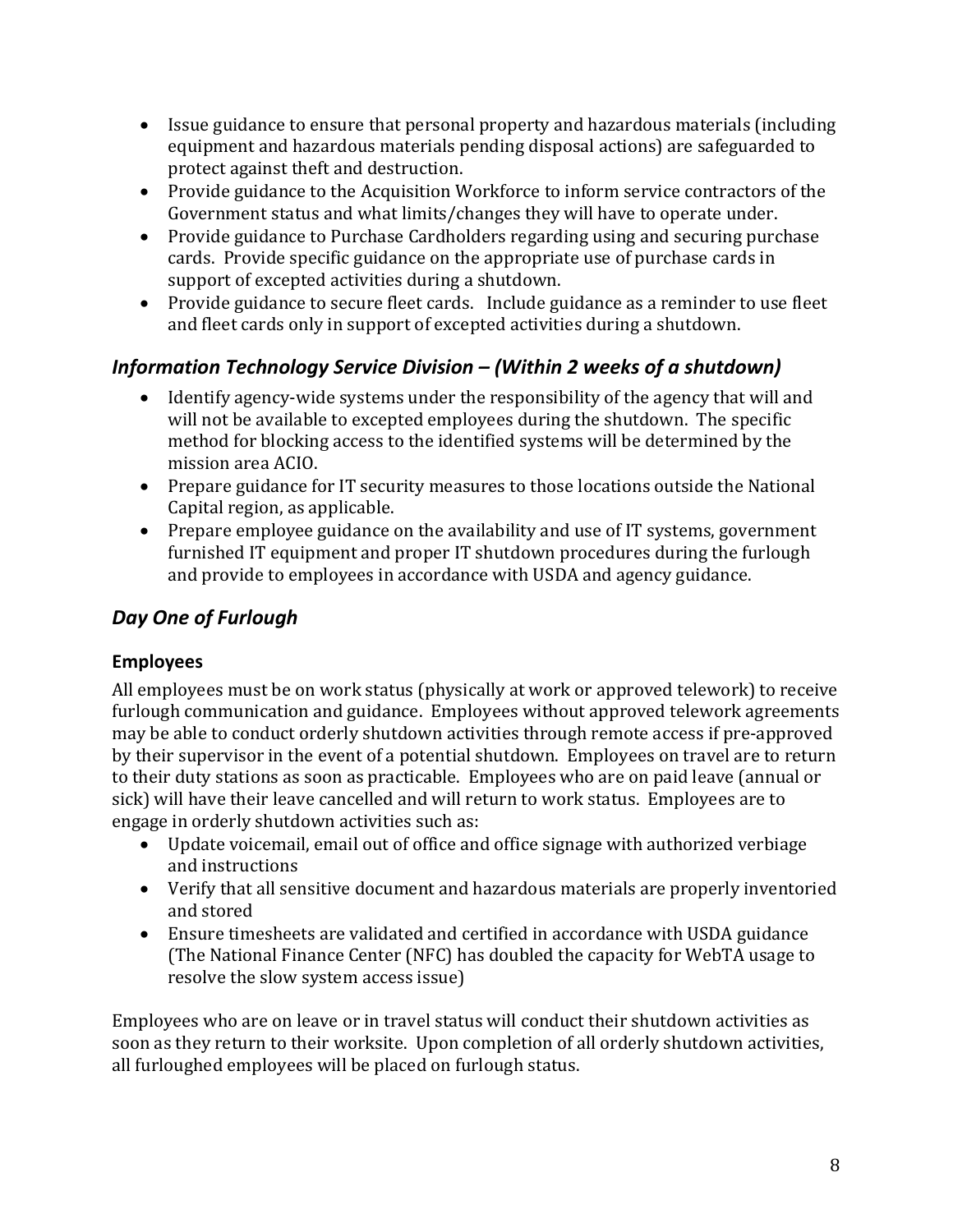Furloughed employees must not use Government issued systems such as computers, cell and smart phones, tablets, and/or laptops during the shutdown. If a furloughed employee is designated as "on call" the appropriate supervisor/manager will contact the furloughed employee via personal phone or email and designate the employee as excepted for specific excepted duties.

#### <span id="page-8-0"></span>**Supervisors**

Supervisors are to ensure that excepted employees are provided appropriate excepted employee communication. Supervisors are to ensure furlough related communication is provided to those employees who are on approved leave and cannot be on work status.

#### <span id="page-8-1"></span>**Agency Leaders**

Excepted Agency leaders should notify stakeholders and university partners of the government shutdown status in accordance with agency and USDA guidance.

#### <span id="page-8-2"></span>**Contracting Officers**

Contractors will be notified of the Government status and what limits/changes they will have to operate under by the applicable Contracting Officer. Contracting Officers will notify and keep the appropriate Contracting Officer's Representatives (COR) aware of these activities. CO's will ensure contractors provide facilities security and maintenance services in accordance with applicable laws and regulations. In addition, updated excepted employees lists for the applicable facility will be shared with security staff in partnership with local excepted government employee(s). Contractors and excepted employees are to forward all facilities issues to the appropriate excepted leader in the applicable agency. All future REE contracts will include language to clarify the contracted activity as excepted or not excepted.

#### <span id="page-8-3"></span>**Excepted Employees**

Excepted employees are authorized to use Government equipment and communication devices while performing excepted activities. Being designated as excepted employees do not necessarily mean that the excepted employees must be physically at the official worksite every day for a full day. Excepted employees are designated to perform excepted activities as needed.

Excepted employees are to track daily excepted tasks and duration utilizing the Excepted Employee Daily Log which will be provided as part of the communication package to excepted employees.

*Additional specific information will be provided to all employees in accordance with agency and USDA approval by or prior to a potential shutdown.*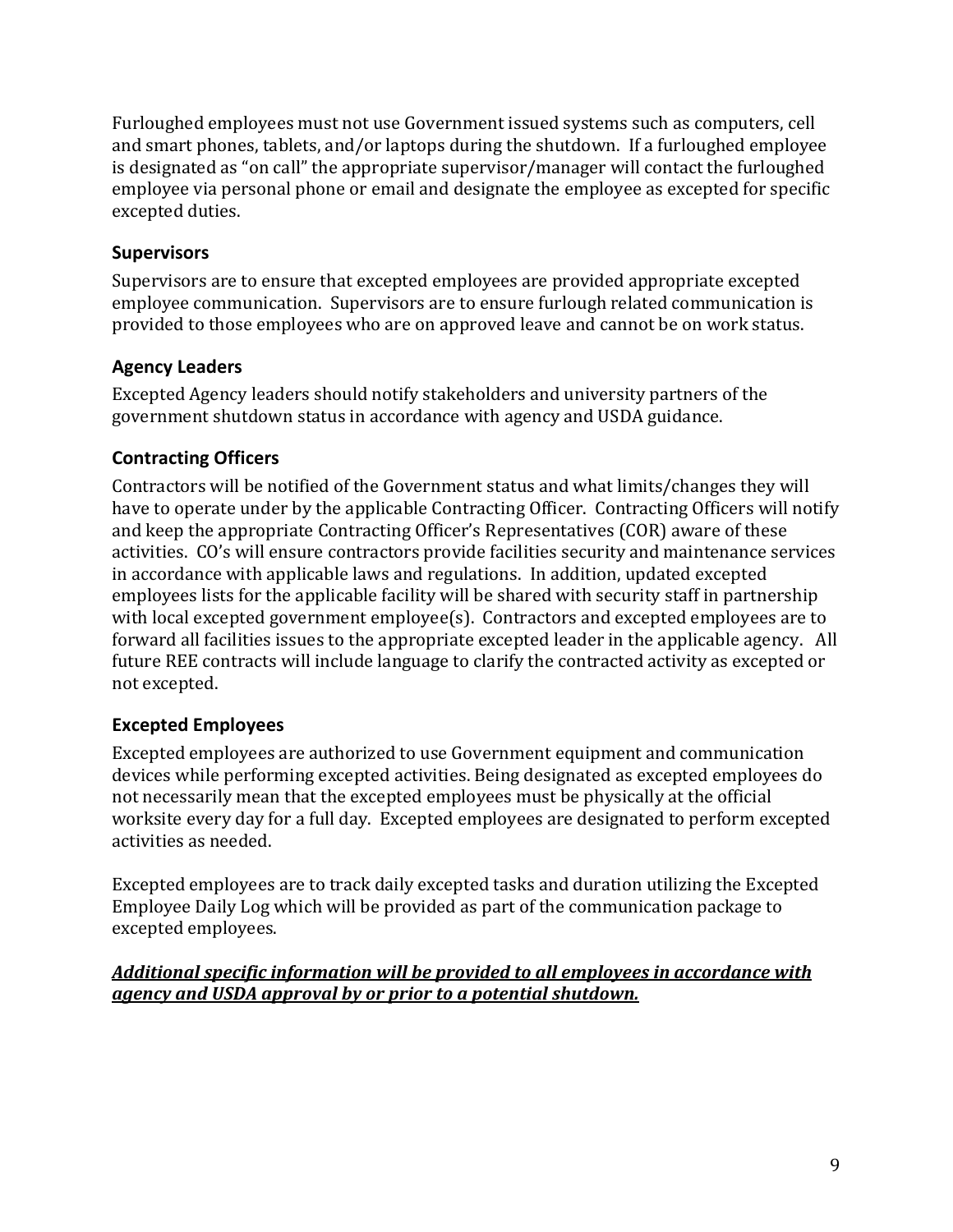## <span id="page-9-0"></span>**ARS Shutdown Plan**

#### <span id="page-9-1"></span>*Shutdown Communication*

ARS research and operational activities will be suspended during a shutdown. ARS activities during a shutdown will be limited to the following agency excepted duties.

#### <span id="page-9-2"></span>**Supervisors/Employees**

Furlough communication will be provided to all ARS employees via the ARS ALL email distribution. The agency will work with USDA to provide communication as early as possible in preparation for a shutdown. Excepted employees will receive information from the Administrator's Council (AC) through the location/office supervisor.

Location leadership is to notify local cooperators of the status of the shutdown on the first day of the shutdown in accordance with agency and USDA guidance. Contractors will be notified of the Government status and what limits/changes they will have to operate under by the applicable Contracting Officer.

#### <span id="page-9-3"></span>*Excepted Duties and Positions*

#### <span id="page-9-4"></span>**HQ and Area Excepted Duties**

- Coordination of data calls and excepted activities throughout the agency needed to accommodate short and long-term shutdown.
- Respond to urgent furlough related issues throughout the agency and with stakeholders and partners.
- Respond to location/office excepted issues. Coordinate with locations/offices with current and emergent excepted requirements.
- Provide communication to excepted and non-excepted employees in accordance with USDA guidance.
- In the event additional excepted employees are needed, additional employees may be designated as excepted employees with the approval of the Administrator's office due to emergent excepted requirements and/or emergency response.
- Coordinate with DM offices, Under Secretary's office and REE agency leadership on furlough related data calls and coordination.
- Coordinate with OHRM and the REE agencies on personnel related items such as time & attendance, benefits during the furlough.
- Coordinate with USDA, Agriculture Security Operations Center (ASOC) on resolution of cybersecurity incidents during the furlough.
- Coordinate with the USDA Office of Homeland Security and Emergency Coordination (OHSEC) Operations Center on any emergencies that may arise. Coordinate with USDA Office of Inspector General (OIG) Investigations on any criminal law enforcement issues requiring action or attention.

#### <span id="page-9-5"></span>**HQ and Area Excepted Positions**

• Administrator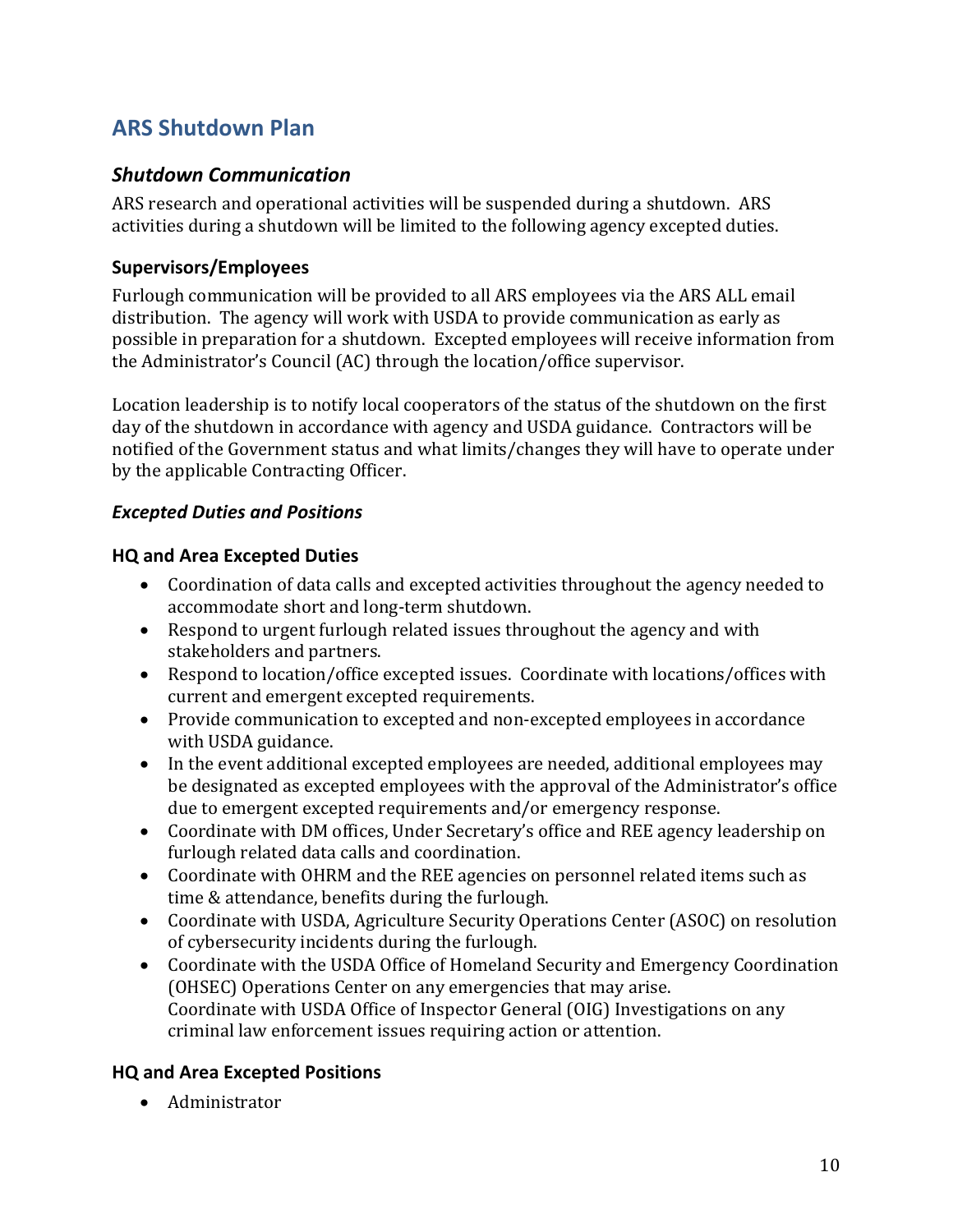- Associate Administrators
- Deputy Administrator for Administrative & Financial Management / Mission Area Business Center Chief Operating Officer
- Area Directors
- Area Administrative Office Directors
- Director, Human Resources Division
- Director, Acquisition and Property
- Director, Facilities Division
- Chief Financial Officer
- Chief, Travel and Relocation Policy Staff
- Chief, Pay and Leave Staff
- Director, Information Staff
- Assistant Chief Information Officer
- Cybersecurity and IT Infrastructure Specialists

#### <span id="page-10-0"></span>**Location Excepted Duties**

- Coordinate with Area Director on current and emergent excepted requirements.
- Provide communication to excepted and non-excepted employees in accordance with USDA guidance.
- Designate excepted employees with the approval of the Administrator's office due to emergent excepted requirements and or emergency response.
- Coordinate the work and scheduling of excepted activities.
- Collect, harvest, preserve, protect and analyze irreplaceable, time sensitive and cost prohibitive to replace property (physical& intellectual)/data/crops/animals/cultures/samples and germplasm.
- Continuation of certain human studies to not violate ethics related to human studies, includes but not limited to taking biological samples as needed and continuing experimental protocols.
- Continuation of certain animal wellbeing activities and other animal studies to not violate ethics related to animal studies which might result in animal death or unnecessary extension of experimental protocols.
- Provide building access to non-federal employees in facilities located at cooperating institutions doing work not funded through lapsed appropriations as long as safety and security concerns are addressed.
- Coordination with contractors and or cooperators that are performing excepted duties in preserving and protecting life and property.

#### <span id="page-10-1"></span>**Location Excepted Positions**

- A leader at each location (Center Director/Location Coordinator/Research Leader)
- Personnel required to perform location excepted duties during the shutdown as identified and approved by the Agency.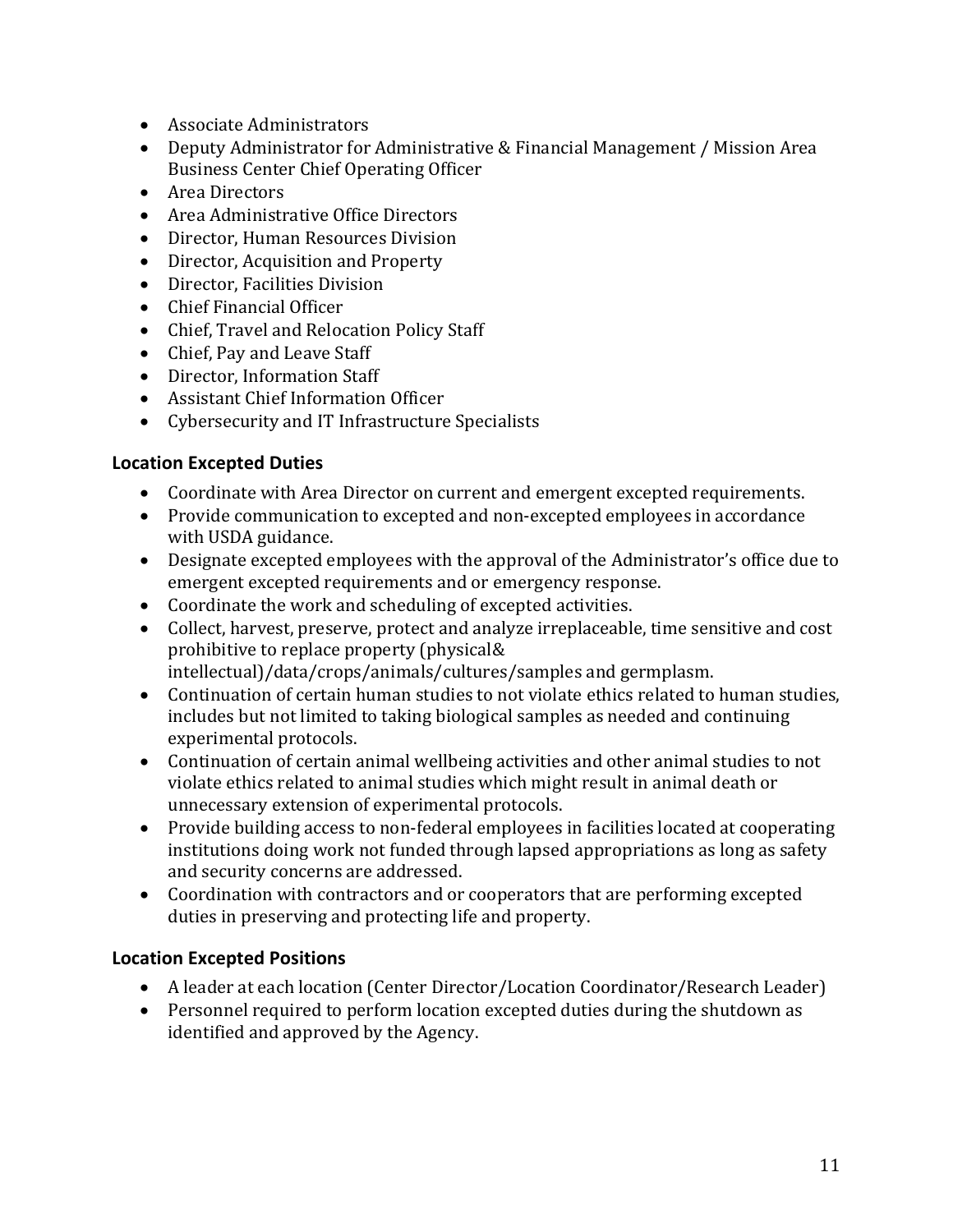## <span id="page-11-0"></span>*Emergency Response/Continuation of Operations (COOP)*

Emergency response and COOP officials will not be designated as excepted employees until an emergency situation is identified. When needed, emergency response and COOP officials will be reached through personal phone or email and be activated as excepted employees as approved by the agency.

#### <span id="page-11-1"></span>*Media Requests*

All employees must notify and work with the ARS Director of Information Staff prior to engaging in media interviews or other forms of communication with media. Contact information and specific instruction will be provided in preparation for a potential lapse of funds.

## <span id="page-11-2"></span>**ERS Shutdown Plan**

#### <span id="page-11-3"></span>*Shutdown Communication*

ERS publications, website updates, data products, and Outlook reports will be suspended during a shutdown. ERS activities during a shutdown will be limited to the following agency excepted duties.

#### <span id="page-11-4"></span>**Supervisors/Employees**

Furlough communication will be provided to all ERS employees via an all employee email. Excepted employees will receive information from the Administrator's office through their Division Directors.

Agency leaders are to notify applicable stakeholders of the status of the shutdown on the first day of the shutdown in accordance with agency and USDA guidance. Contractors will be notified of the Government status and what limits/changes they will have to operate under by the applicable Contracting Officer.

#### <span id="page-11-5"></span>*Excepted Duties and Positions*

#### <span id="page-11-6"></span>*Agency Excepted Duties*

- Coordination of furlough related data calls and excepted activities throughout the agency needed to accommodate a shutdown
- Respond to urgent furlough related issues throughout the agency as needed or required by Departmental guidance Respond to Departmental or other excepted issues.
- Excepted employees are authorized to use Government equipment and communication devices while performing excepted activities.
- Unless their presence is required to address agency excepted activities, excepted employees may fulfill their duties away from their headquarters offices.
- Provide communication to excepted and non-excepted employees in accordance with Departmental guidance.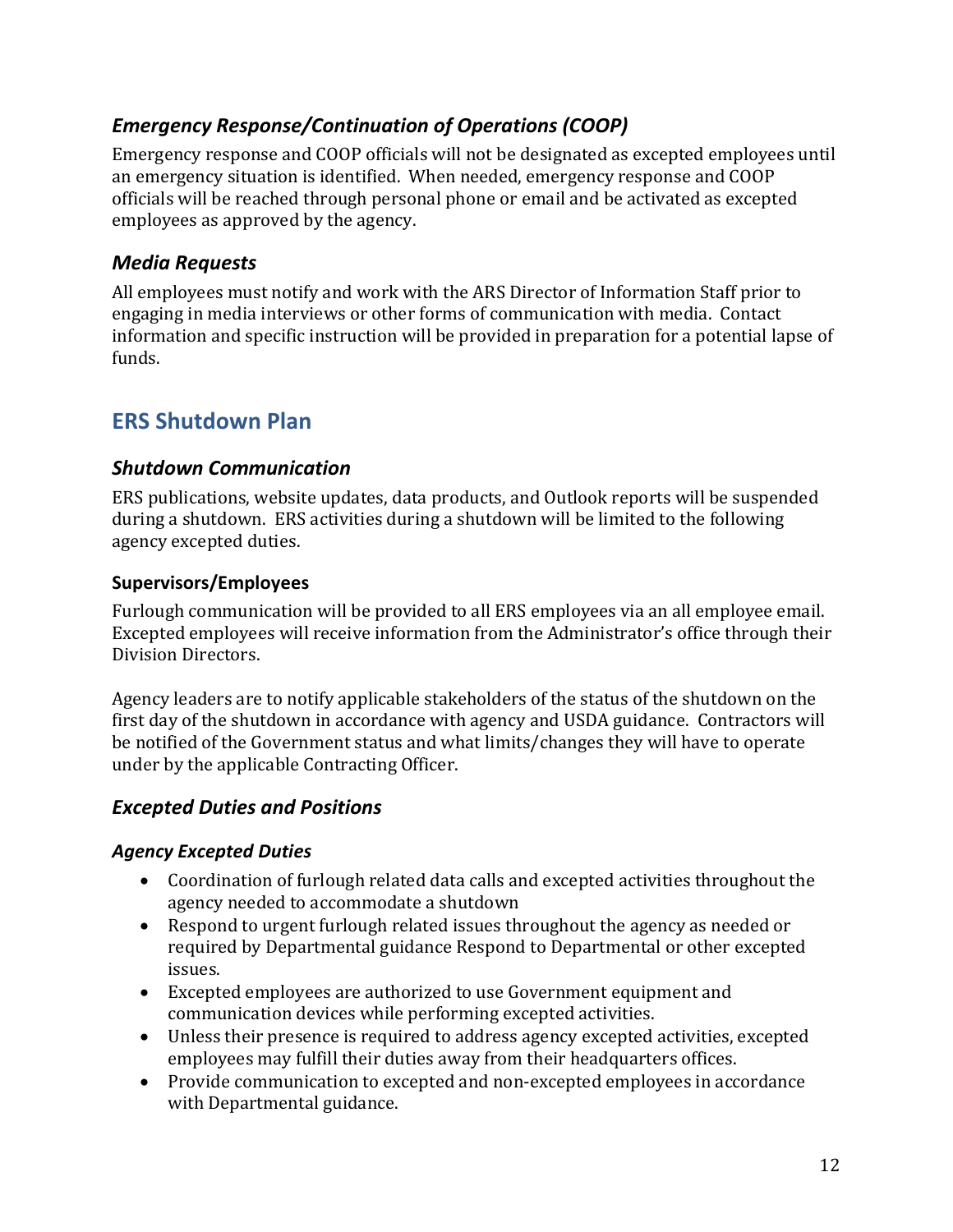- In the event additional excepted employees are needed, additional employees may be designated as "on-call" excepted employees with the approval of the Administrator's office to address emergent excepted requirements and/or emergency response. If such a need arises and approval is given, an excepted supervisor will contact the individual(s) on their personal communication devices. The excepted supervisor will provide instructions on the nature of "on-call" work assignments, "on call" worksite during the furlough period, protocol for communication, and any other pertinent information.
- Coordinate with DM offices, Under Secretary's office and REE agency leadership on furlough related data calls and coordination.
- Coordinate with OHRM and the REE agencies on personnel related items such as time & attendance, benefits during the furlough.
- Maintain agency Local Area Network (LAN) and Wide Area Network (WAN) systems.
- Ensure all systems remain online and functional with unauthorized user access denied during the shutdown.
	- o Agency LAN and WAN computer systems are considered critical infrastructure
- Employees will be instructed to report back for duty when they are notified. They will be advised to monitor official notifications from OPM or media sources and only return after appropriations legislation of a Continuing Resolution has been enacted.

#### <span id="page-12-0"></span>**Agency Excepted Positions**

- Administrator
- Associate Administrator
- Division Directors (four)
- Deputy Administrator for Administrative & Financial Management / Mission Area Business Center Chief Operating Officer
- Director, Human Resources Division (ARS)
- Three Information Technology ERS staff members
- Two ERS COOP Team Members
- Budget Officer

## <span id="page-12-1"></span>*Emergency Response/Continuation of Operations (COOP)*

Emergency response and COOP officials will be designated as excepted employees to ensure adequate communications with the USDA Operations Center. COOP team members officials will be reached through their official phones or personal email as needed by the agency. COOP team members required for both readiness activities such as maintaining operable communications as well as any emergency implementation or activation activities, and to ensure adequate communication with the USDA OpsCenter.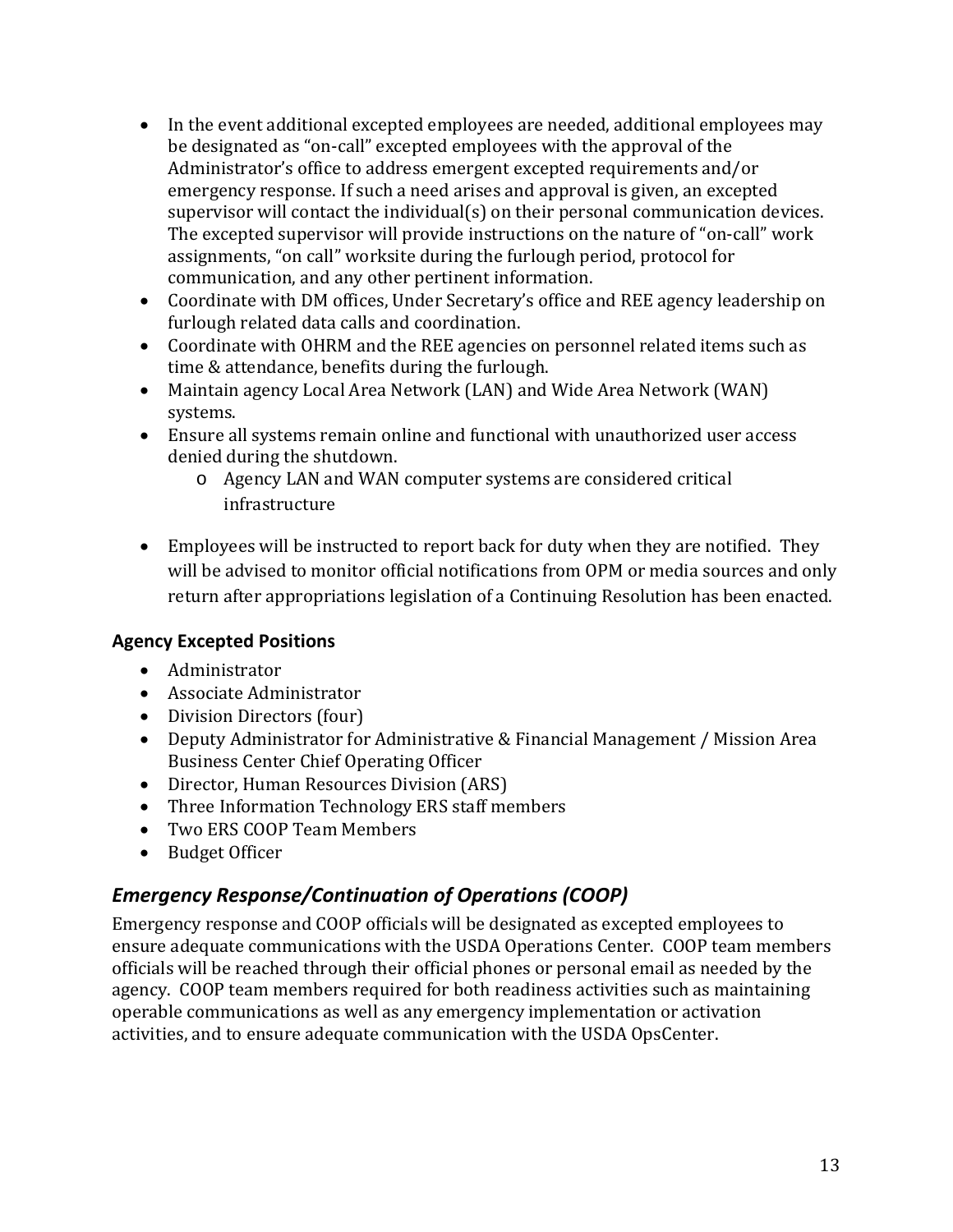#### <span id="page-13-0"></span>*Media Requests*

<span id="page-13-1"></span>All employees must notify and work with the ERS Administrator prior to engaging in media interviews or other forms of communication with media.

## **NASS Shutdown Plan**

#### <span id="page-13-2"></span>*Shutdown Communication*

NASS will suspend all program activity, including those funded through Census of Agriculture or Agriculture Estimates. Carryover funds from no year funding will not be used to continue program activities. NASS activities during a shutdown will be limited to the following agency excepted duties.

#### <span id="page-13-3"></span>**Supervisors/Employees**

Furlough communication will be provided to all NASS employees via an all employee email. Excepted employees will receive information from the Administrator's office through the HQ or regional leadership.

Agency leaders are to notify applicable stakeholders of the status of the shutdown on the first day of the shutdown in accordance with agency and USDA guidance. Contractors will be notified of the Government status and what limits/changes they will have to operate under by the applicable Contracting Officer.

#### <span id="page-13-4"></span>*Excepted Duties and Positions*

#### <span id="page-13-5"></span>*Agency Excepted Duties (Excepted duties as listed are not impacted by timing or season of the year.)*

- Coordination of data calls and excepted activities throughout the agency needed to accommodate short and long-term shutdown.
- Respond to urgent furlough related issues throughout the agency and with stakeholders and partners.
- Respond to HQ/regional excepted issues.
- Coordinate between HQ & Regions on current and emergent excepted requirements
- Provide communication to excepted and non-excepted employees in accordance with USDA guidance.
- In the event additional excepted employees are needed, additional employees may be designated as excepted employees with the approval of the Administrator's office due to emergent excepted requirements and/or emergency response.
- Coordinate with DM offices, Under Secretary's office and REE agency leadership on furlough related data calls and coordination.
- Coordinate with OHRM and the REE agencies on personnel related items such as time & attendance, benefits during the furlough.
- Move necessary funds during the shutdown.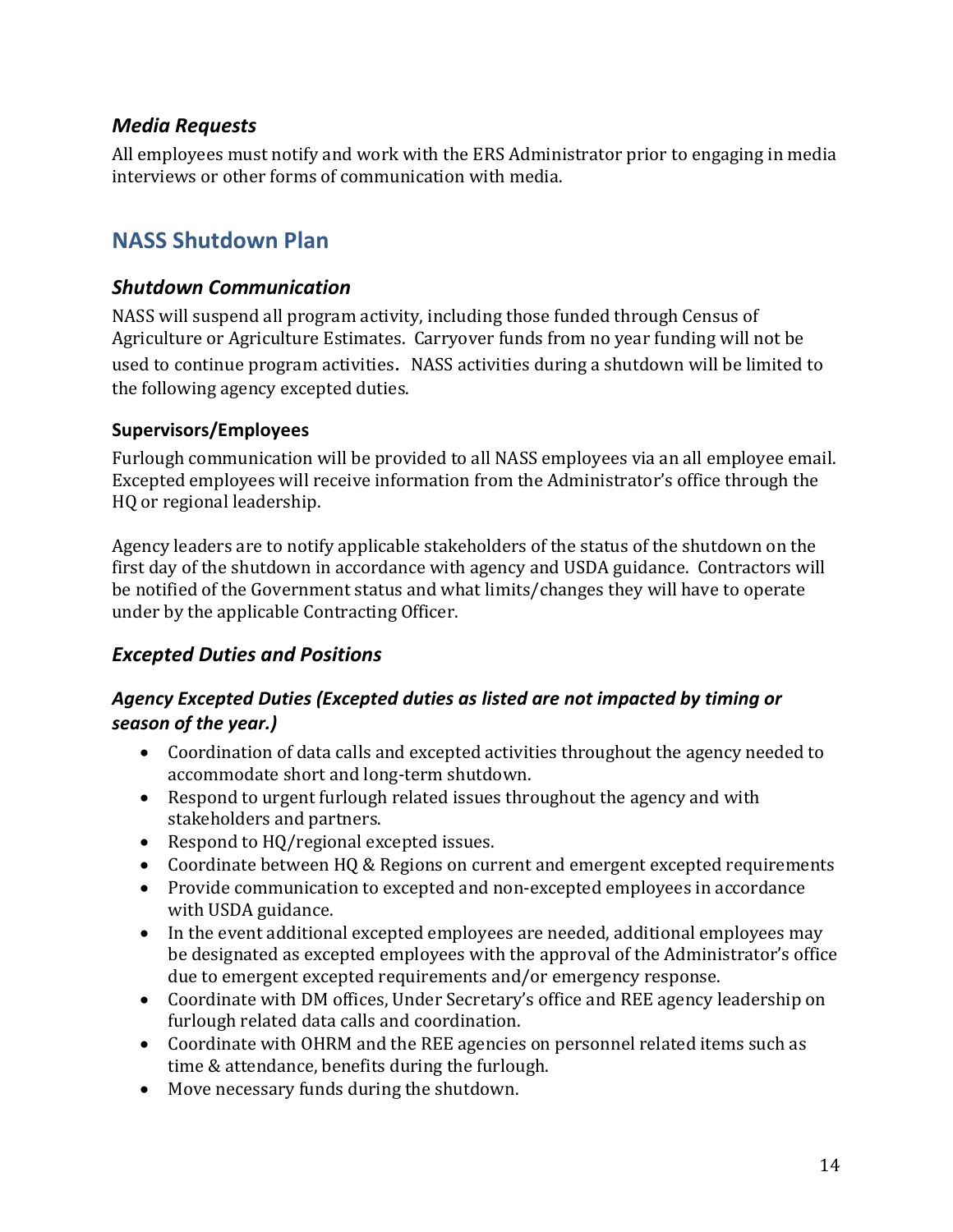- Address any NASDA (National Association of State Departments of Agriculture) enumerator issues during the shutdown.
- Ensure all office shutdown activities are complete and closed out.
- Monitor communications and keep HQ informed of any local issues that arise.
- Ensure all systems remain online and functional with user access denied during the shutdown.
- Disconnect all VPN access.
- Disable DMZ applications pointing to the internal databases.
- Disable access to the FTP server.
- Monitor systems during shutdown and be prepared to address any threats to property or infrastructure.
- Ensure all lab specimens are properly secured or organized in a sanitary manner.
- Monitor incoming packages for lab samples.

#### <span id="page-14-0"></span>**Agency Excepted Positions**

- Administrator
- Associate Administrator
- Senior Executive Team
- Regional Directors
- Chief of Staff
- Deputy Administrator for Administrative & Financial Management / Mission Area Business Center Chief Operating Officer
- Director, Human Resources Division (ARS)
- Twelve IT specialists
	- o NASS Employees: NASS Deputy Director, NASS BSSB Chief, Head of Service Design Section, Head of Service Delivery Section, DBA Lead and External WebSite Developer
	- o ARS/AFM ITSD Employees: NASS Deputy ACIO, MS Administrator, UNIX/AIX Administrator, Telecom Technician, Firewall/Security Technician and Head of Technical Management Branch
- Director, Public Affairs
- Budget/HR Director
- Lab Specialists

## <span id="page-14-1"></span>*Emergency Response/Continuation of Operations (COOP)*

Emergency response and COOP officials will not be designated as excepted employees until an emergency situation is identified. When needed, emergency response and COOP officials will be reached through personal phone or email and be activated as excepted employees as approved by the agency.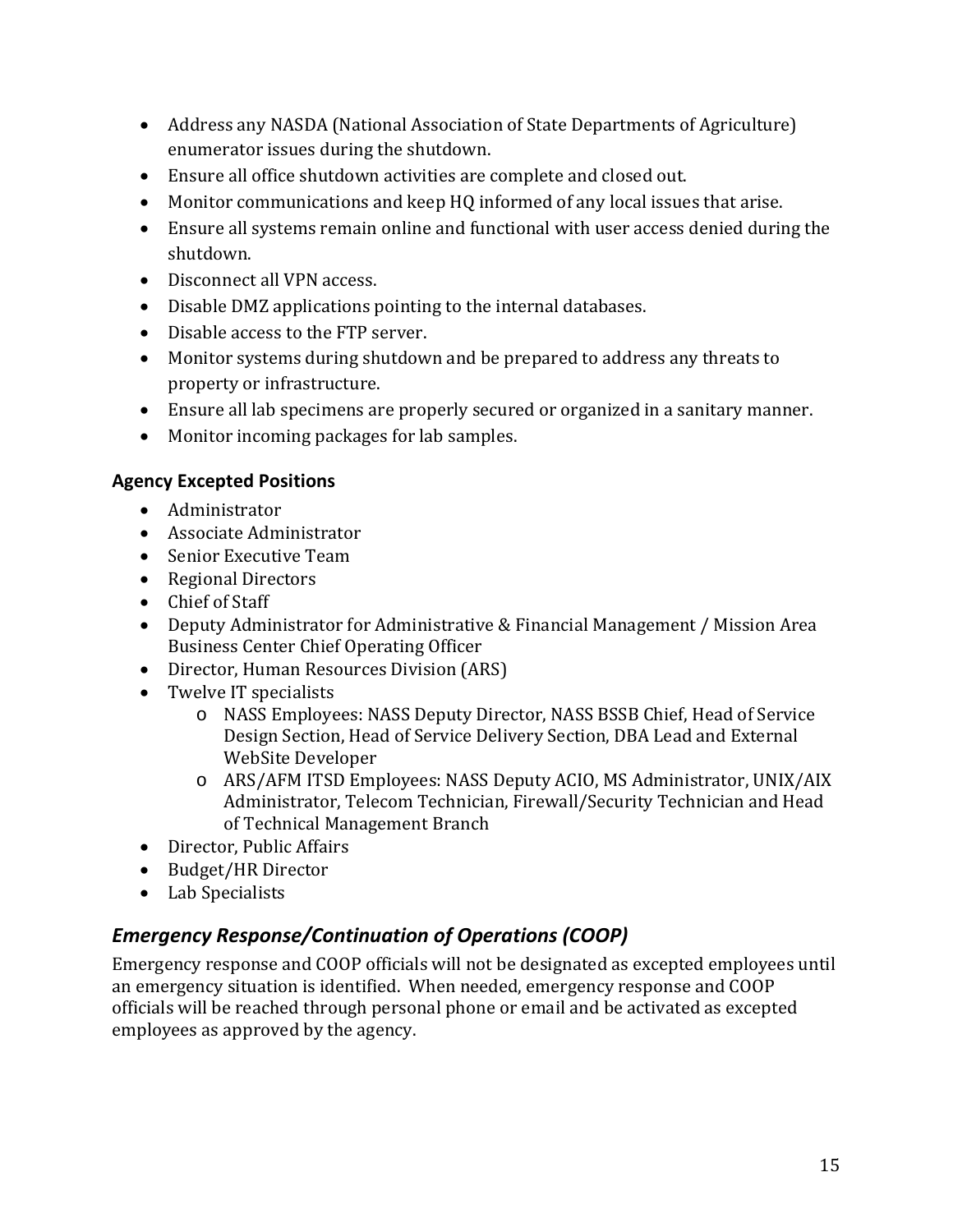#### <span id="page-15-0"></span>*Media Requests*

<span id="page-15-1"></span>All employees must notify and work with the NASS Director of Public Affairs prior to engaging in media interviews or other forms of communication with media.

## **NIFA Shutdown Plan**

#### <span id="page-15-2"></span>*Shutdown Communication*

NIFA program activities will be suspended during a shutdown. The scope of the activities includes all NIFA extramural funding programs supporting research, education, extension or a combination of two or more of these functions. This includes agency activities associated with competitively awarded, noncompetitive Federal financial assistance payments, capacity and infrastructure, endowment, and all other NIFA grant programs. NIFA activities during a shutdown will be limited to the following agency excepted duties.

#### <span id="page-15-3"></span>Supervisors/Employees

Furlough communication will be provided to all NIFA employees via an all employee email. Excepted employees will receive information from the Director's office through the Institute/Office leadership.

Agency leaders are to notify applicable stakeholders of the status of the shutdown on the first day of the shutdown in accordance with agency and USDA guidance. Contractors will be notified of the Government status and what limits/changes they will have to operate under by the applicable Contracting Officer.

#### <span id="page-15-4"></span>*Director, NIFA*

The NIFA Director position is a presidentially appointed position. The Director position is exempt from the Annual and Sick Leave Act pursuant to 5 U.S.C 6301 (2) (x). Accordingly, the position is not subject to furlough.

#### <span id="page-15-5"></span>*Excepted Duties and Positions*

#### <span id="page-15-6"></span>*Agency Excepted Duties (Excepted duties as listed are not impacted by timing or season of the year.)*

- Coordination of data calls and excepted activities throughout the agency needed to accommodate short and long-term shutdown.
- Respond to urgent furlough related issues throughout the agency and with stakeholders and partners.
- Respond to agency excepted issues.
- Provide agency financial and grants management support needed to avoid degradation of intellectual property.
- Coordinate with Institutes and Offices on current and emergent excepted requirements.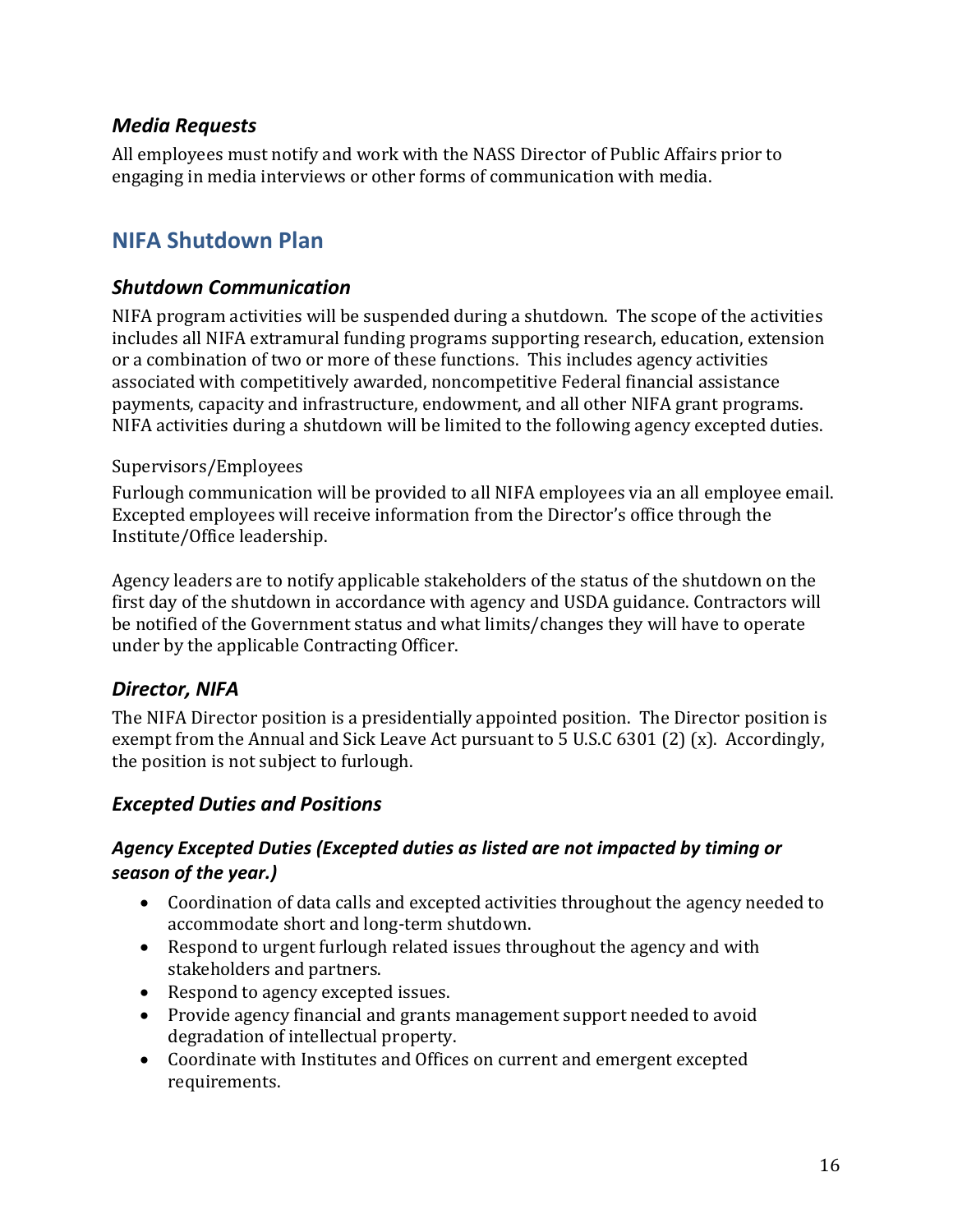- Provide communication to excepted and non-excepted employees in accordance with USDA guidance.
- In the event additional excepted employees are needed, additional employees may be designated as excepted employees with the approval of the Office of the Director due to emergent excepted requirements, emergency management or vulnerability prevention.
- Coordinate with DM offices, Under Secretary's office and REE agency leadership on furlough related data calls and coordination.
- Coordinate with OHRM and the REE agencies on personnel related items such as time & attendance, benefits during the furlough.
- Monitoring agency Local Area Network (LAN) and Wide Area Network (WAN) critical infrastructure systems to prevent security breaches and subsequent startup failures.
- Ensure all systems remain online and functional with user access denied during the shutdown.
- Monitor systems during shutdown and be prepared to address any threats to property or infrastructure.

#### <span id="page-16-0"></span>**Agency Positions Not Subject to Furlough**

• Director

#### <span id="page-16-1"></span>**Agency Excepted Positions**

- Associate Director for Operations
- Chief of Staff
- Administrative and Operations Officer

## <span id="page-16-2"></span>*Emergent Excepted Requirements, Emergency Management and Vulnerability Prevention*

Three personnel required for emergent excepted requirements, emergency management, and/or vulnerability prevention will function the full first day of the shutdown. After that time, they will be temporarily designated as excepted employees if requirements emerge, an emergency occurs, or a vulnerability is identified. When needed, these individuals will be reached through personal phone or email and be activated as excepted employees as approved by the agency. Emergent excepted requirements may include help with data calls needed to accommodate short a short or long-term shutdown. Emergency management situations may include facility management issues, which would require temporary call to duty of the NIFA Building Advisor or their backup as well as the ARS facilities contact at Waterfront Centre. Vulnerability prevention may include additional information technology professionals temporarily required to prevent cybersecurity incidents during the furlough.

## <span id="page-16-3"></span>*Media Requests*

All employees must notify and work with the NIFA Office of the Director prior to engaging in media interviews or other forms of communication with media.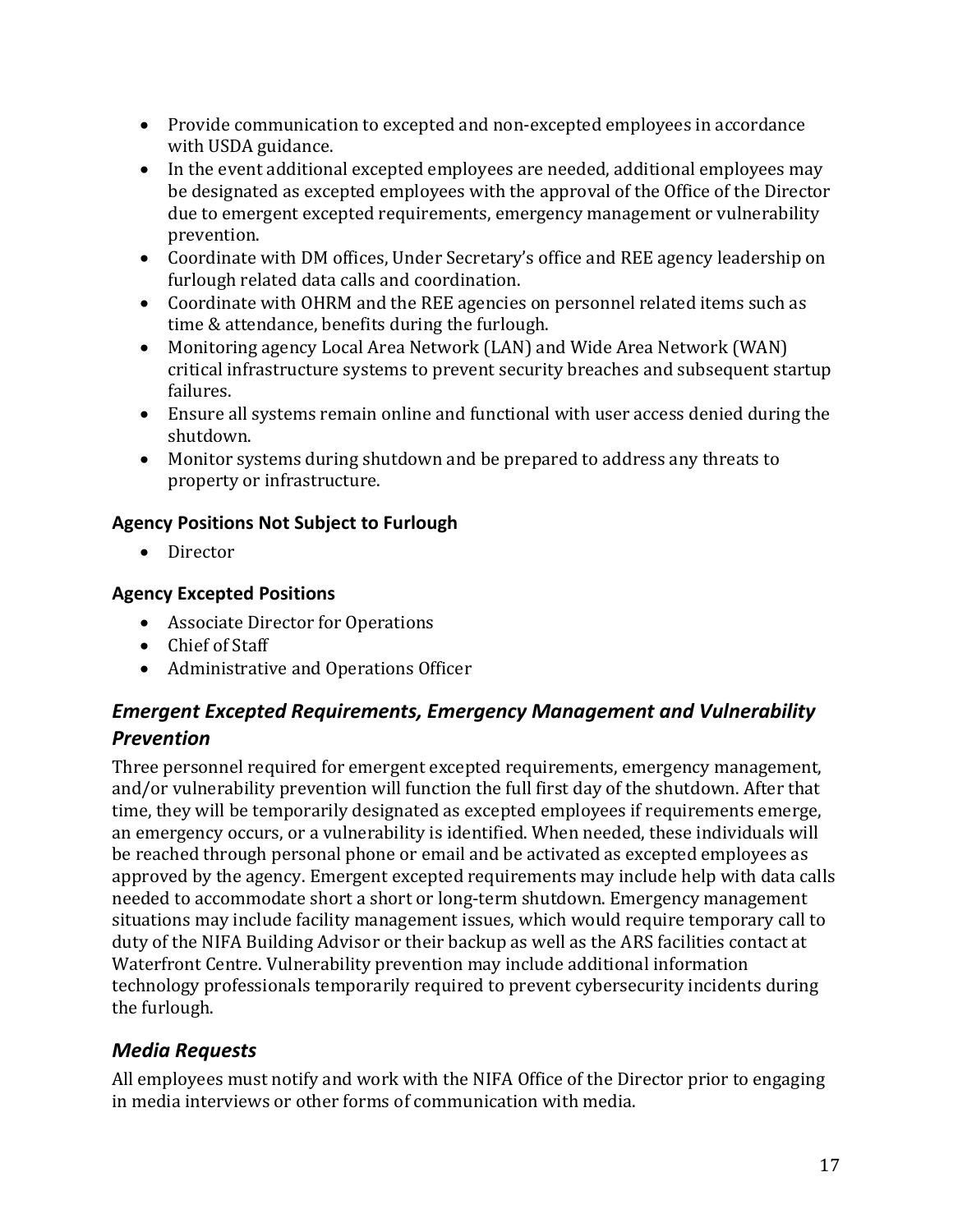## <span id="page-17-0"></span>**OCS Shutdown Plan**

#### <span id="page-17-1"></span>*Shutdown Communication*

OCS activities will be suspended during a shutdown. OCS activities during a shutdown will be limited to the following agency excepted duties.

#### <span id="page-17-2"></span>**Supervisors/Employees**

Furlough communication will be provided to all OCS employees via an all employee email. Excepted employees will receive information from the Under Secretary's office.

OCS Director is to notify applicable stakeholders of the status of the shutdown on the first day of the shutdown in accordance with office and USDA guidance.

#### <span id="page-17-3"></span>*Excepted Duties and Positions*

#### <span id="page-17-4"></span>*Office Excepted Duties (Excepted duties as listed are not impacted by timing or season of the year.)*

- Coordination of interagency data calls and excepted activities in OCS needed to accommodate short and long-term shutdown.
- Respond to urgent furlough related issues throughout OCS and with stakeholders and partners.
- Respond to OCS excepted issues.
- Coordinate with Institutes and Offices on current and emergent excepted requirements.
- Provide communication to excepted and non-excepted employees in accordance with USDA guidance.
- In the event additional excepted employees are needed, additional employees may be designated as excepted employees with the approval of the Administrator's office due to emergent excepted requirements and/or emergency response.
- Coordinate with DM offices, Under Secretary's office and REE agency leadership on furlough related data calls and coordination.
- Coordinate with OHRM and OSEC on personnel related items such as time & attendance, benefits during the furlough.

#### <span id="page-17-5"></span>**Office Excepted Positions**

• Director

#### <span id="page-17-6"></span>*Emergency Response/Continuation of Operations (COOP)*

Emergency response and COOP officials will not be designated as excepted employees until an emergency situation is identified. When needed, emergency response and COOP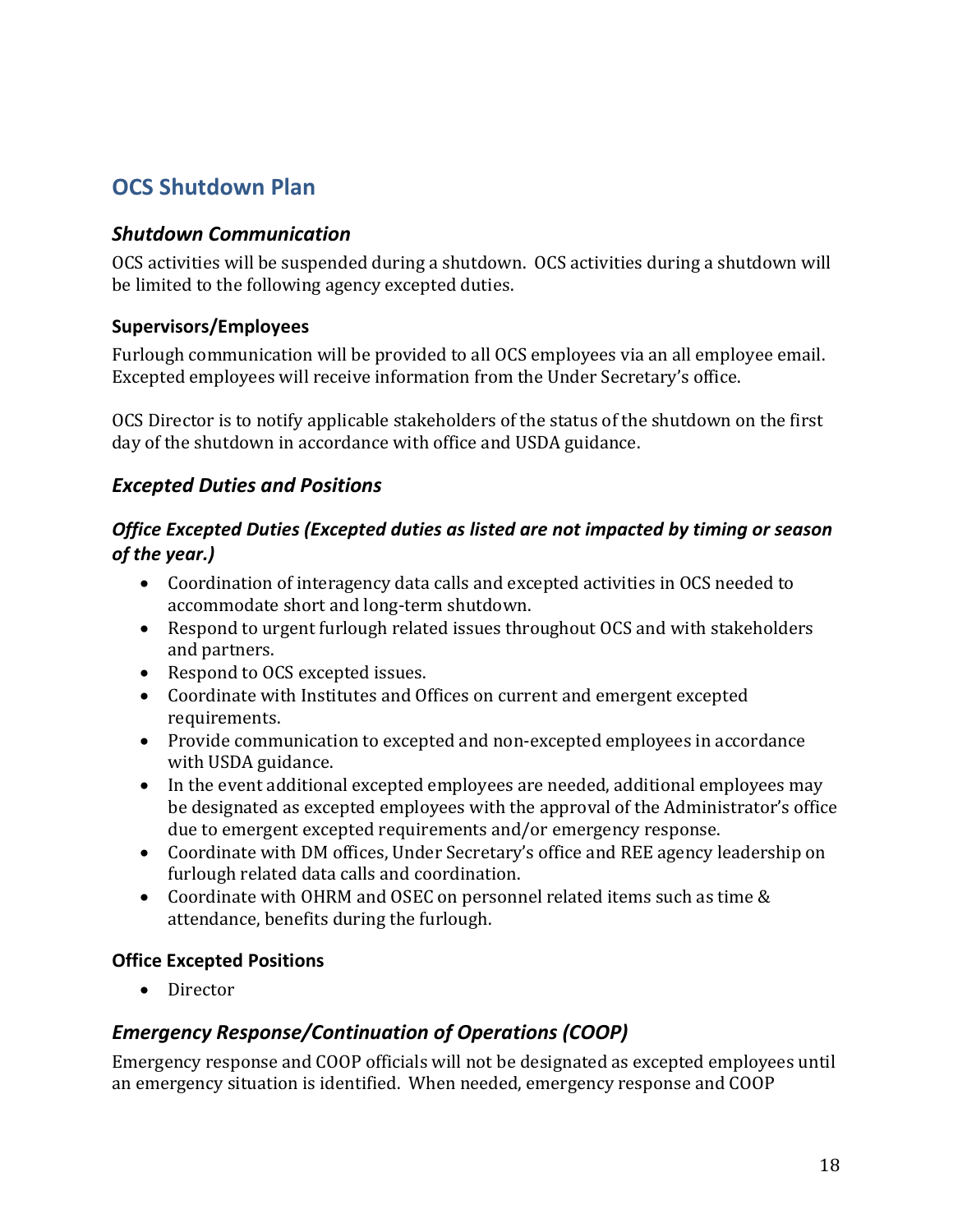officials will be reached through personal phone or email and be activated as excepted employees as approved by the office.

#### <span id="page-18-0"></span>*Media Requests*

All employees must notify and work with the OCS Director or REE Director of Communications prior to engaging in media interviews or other forms of communication with media.

## <span id="page-18-1"></span>**General REE Start-up Procedures**

Employees are responsible for checking the Office of Personnel (OPM) website and mobile phone applications for information on the government's startup status. Employees should monitor these sources in addition to those outlined in shutdown communications.

Employees are expected to return to work as directed unless it is a regularly scheduled non-duty day or an employee is on approved leave or leave without pay under the Family and Medical Leave Act (FMLA). Any delay in reporting for duty requires a request for leave that must be approved by the supervisor. Supervisors should authorize liberal leave in the event the CR or appropriation is approved late in the evening and employees need time during the next day to secure childcare or other logistical matters prior to reporting. Telework ready employees will be permitted to telework on the first day, either as part of their Core or Situational telework agreement with supervisory notification and approval of the employee's intent to telework.

All employees are responsible for taking necessary actions to restore the agency to a fully operational status.

Key items to address include, but are not limited to:

- Turn off the out-of-office message for your work email.
- Reset your work voice mail message.
- Remove all signage indicating the office was closed because of the funding lapse.
- Restart computers and other IT devices according to guidance outlined in the Information Technology section of this plan.
- Resume use of transit benefits, if available where you work.
- Resume use of government-issued mobile devices, including cell and smart phones, tablets, and/or laptops for approved purposes.
- Resume use of government purchase, fleet and travel cards for appropriate government use.

## <span id="page-18-2"></span>*Administrative and Financial Management*

#### <span id="page-18-3"></span>**Human Resources**

The Agricultural Research Service (ARS) Administrative & Financial Management (AFM) Director, Human Resources Division (HRD) is responsible for all REE Agencies' Human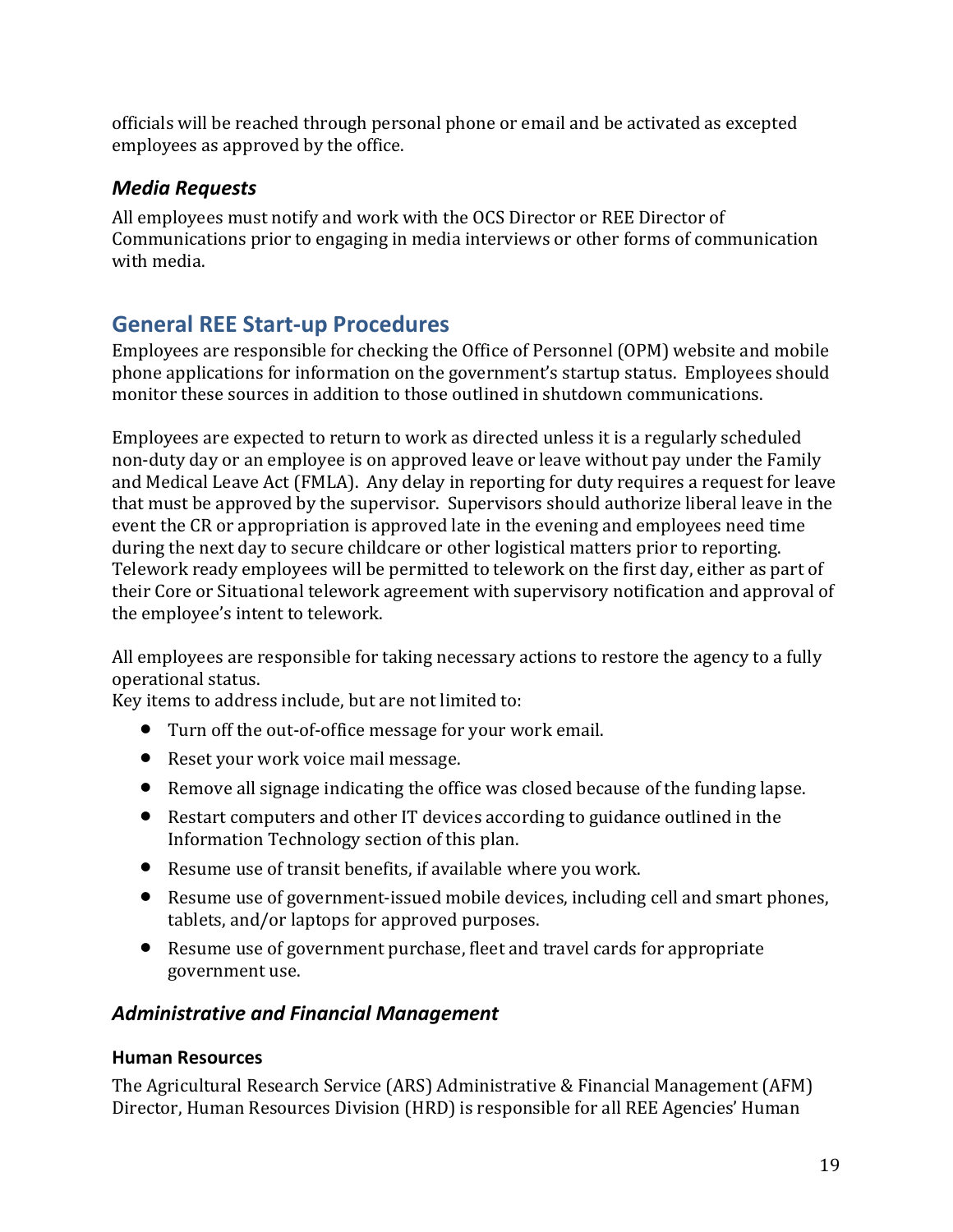Resources (HR). As such, the Director of HRD will ensure that all HR services and guidance are provided to the HR professionals and all REE employees, in order to expeditiously return to normal operations after a government shutdown due to a lapse in appropriations.

- Return to Duty After Shutdown
	- o If an employee received unemployment compensation and is paid retroactively for time during furlough the employee will be required to repay the unemployment compensation. For further guidance please visit <https://www.nfc.usda.gov/>
- Time and Attendance
	- o HRD Pay & Leave staff will provide T&A guidance on behalf of the USDA Office of Personal Management (OHRM) to the REE Agencies' Timekeepers and REE employees in order to expeditiously return to normal operations.
	- o Timekeepers may need to follow up with supervisors and employees to determine if corrected timesheets need to be prepared for pay periods affected by the furlough.
- Guidance for HR Staffing Specialist and Assistants
	- o Pending and new personnel actions should be processed based on agency priorities. HR specialists should coordinate with the agency POCs to reaffirm the priorities of pending and new actions before proceeding.
	- o If a vacancy announcement closed during the furlough, please work quickly to rate, rank, notify applicants of their eligibility & issue a certificate of eligibles.
	- o Review expiration dates of open certificates and document the case file. Extend where applicable and restart the job announcement if a certificate expired during the furlough.
	- o Document all other appropriate case files that were impacted by the furlough.
- HRD will issue additional guidance as needed on:
	- o Retroactive pay and Unemployment compensation
	- o Transit Subsidies
	- o Research Position Evaluation System (RPES) schedule (ARS)
	- o Extension of long-term details
	- o Carryover leave
	- o Extension of temporary employees
	- o Overtime for excepted employees

#### <span id="page-19-0"></span>**Financial Management, Agreements & Travel**

The ARS AFM CFO serves as the lead for the Financial Management & Agreements Division (FMAD) and is responsible for the REE agencies' financial management, agreements and travel programs. As such, the CFO will ensure that all financial management, agreements and travel services and guidance are provided to the appropriate subject matter experts (SMEs) and all REE employees as appropriate, in order to expeditiously return to normal operations after a government shutdown due to a lapse in appropriations. The CFO will ensure that funding for agency operations is made available in a timely manner, and for ensuring that agency financial operations are properly resumed, including close-out of the previous Fiscal Year (FY) and completion of the financial audit.

• Financial Management Modernization Initiative (FMMI) Accessibility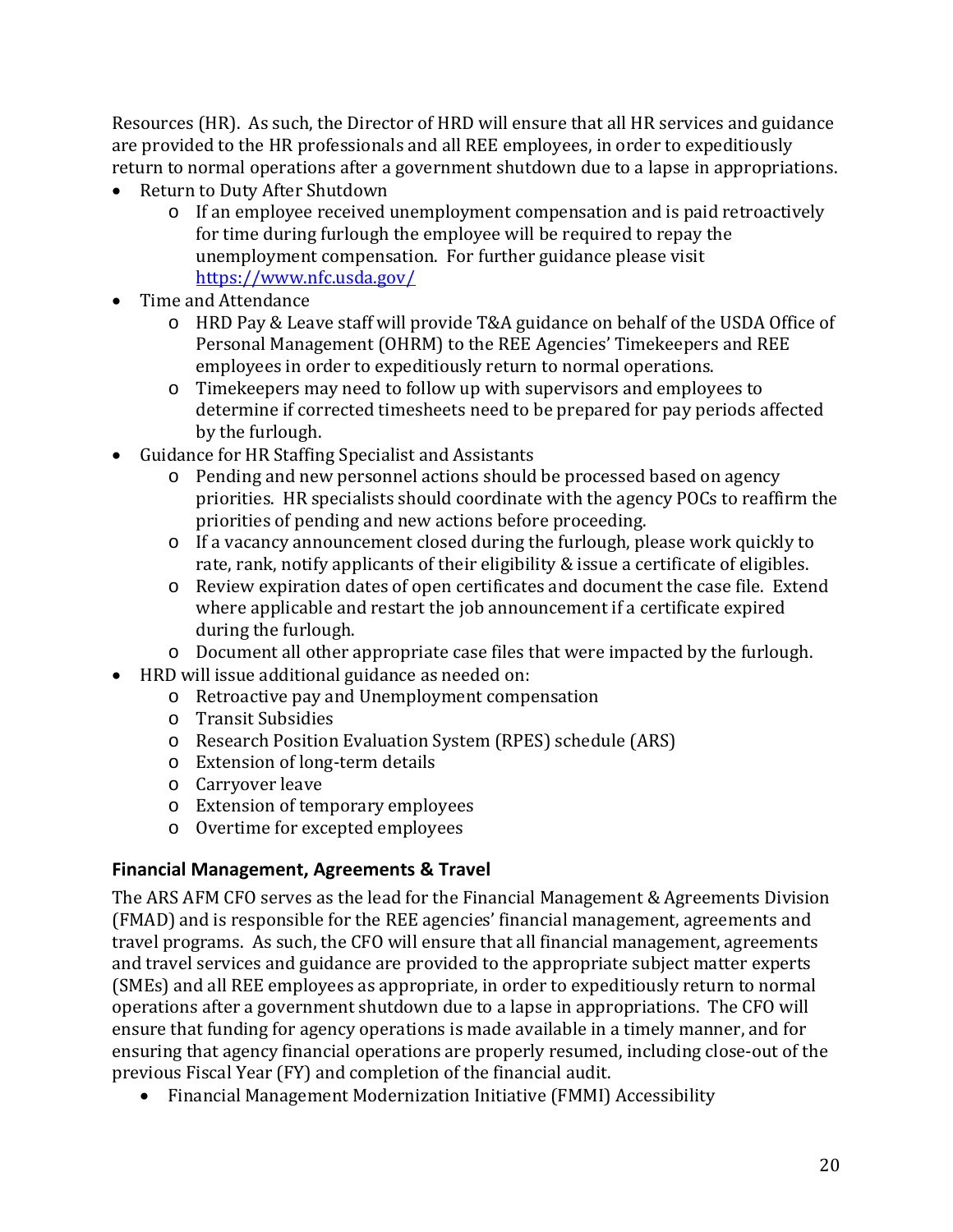- o The FMMI system is managed by the Department's OCFO. It is anticipated that FMMI will be made available to all USDA agencies throughout any potential government shutdown and continue to be available as business resumes. The interface between FMMI and agency IT systems will be evaluated to ensure that it is functioning properly.
- o Questions about FMMI access should be directed to the CFO for resolution.
- Financial Audit
	- o The CFO will work with appropriate offices at the Department to assess how to bring applicable financial audits to closure and implement.
	- o Any outstanding audit samples should be completed and returned to FMAD as soon as possible, following previously established procedures.
- Agreements
	- o Agreements management, processing and oversight will resume immediately as determined by the Authorized Departmental Officer (ADO) or other Agreements signatory officials.
	- o Interagency and other agreements will resume under the existing terms of the agreement.
	- o Any modifications to agreements due to the furlough should be worked through the appropriate Grants Management Specialist.
- Travel
	- o The CFO will coordinate with the Department's Office of the Chief Financial Officer (OCFO) and ensure the travel and financial management systems are fully operational as soon as practicable.
	- o The CFO will also work with the OCFO to determine policy regarding timely payment of travel card balances since REE employees did not have access to the travel system during the government shutdown. Once the Department makes its determination, the CFO will communicate the Department's policy and guidance.
	- o Travelers should complete any outstanding travel vouchers immediately.
- Issue additional guidance on:
	- o Automatic payments in FMMI
	- o Travel vouchers for excepted travel
	- o Travel vouchers for cancelled travel

#### <span id="page-20-0"></span>**Acquisition & Personal Property**

The ARS AFM Director, Acquisition & Property Division (APD) is responsible for REE agencies' acquisition and personal property programs. As such, the Director of APD will ensure that all acquisition and personal property services and guidance are provided to the acquisition & property professionals and other REE employees as appropriate, in order to expeditiously return to normal operations after a government shutdown due to a lapse in appropriations.

- Acquisition
	- o Contracts under REE Agencies' authority will resume as determined by the appropriate Contracting Officer (CO).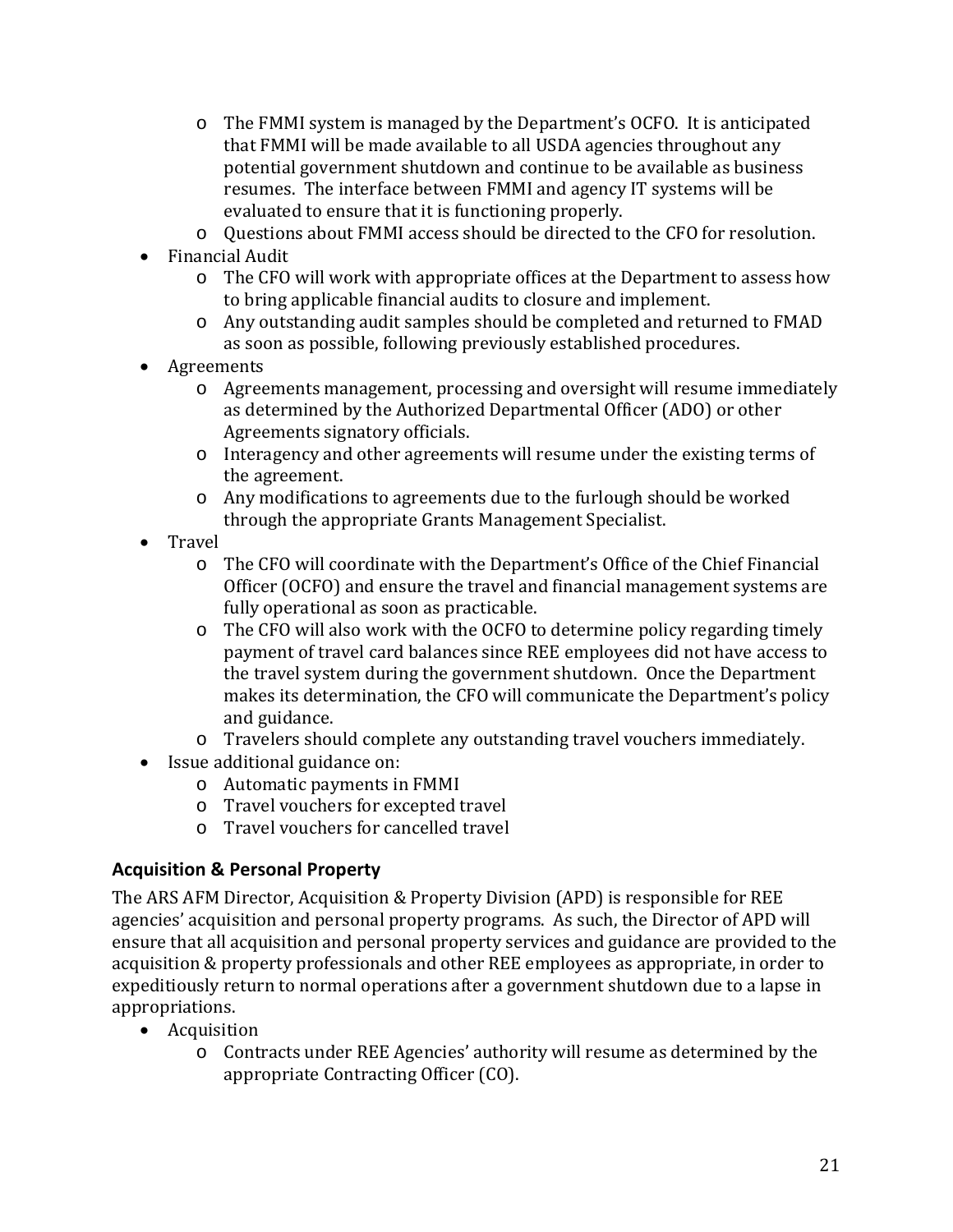- o CO's will issue resume work orders for those contracts that were suspended/stopped during the furlough. CO's will also notify the applicable CORs.
- Personal Property
	- o Personal property (vehicles, lab equipment, copiers, etc.) owned or leased by the agency will be made safe, ready and available for use by authorized Federal and/or non-Federal personnel as appropriate.
	- o The use of personal property will resume under all applicable guidance and procedures.
- Issue additional guidance on:
	- o Availability of procurement and property systems
	- o Escalated contractor costs due to the shutdown

#### <span id="page-21-0"></span>**Facilities**

The ARS AFM Director, Facilities Division (FD) is responsible for various REE agencies' asset management and facilities programs. As such, the Director of FD will ensure that all applicable facilities services and guidance are provided to the facilities professionals and other REE employees as appropriate, in order to expeditiously return to normal operations after a government shutdown due to a lapse in appropriations.

- Real Property
	- o Real property (buildings/office space) owned or leased by REE agencies will be made safe and available for use by authorized Federal and non-Federal personnel as applicable.
- Leases
	- o Any impact to REE agencies' leases due to the furlough will be resolved by the appropriate FD personnel and/or agency point of contact (POC) as appropriate.

## <span id="page-21-1"></span>**Agricultural Research Service (ARS) Startup Plan**

#### <span id="page-21-2"></span>*Guidance for the Start-Up of ARS Operations*

A temporary Start-Up Committee ("Committee") will guide the agency's transition from shutdown to full operational status. The Committee will be responsible for overseeing the implementation of the start-up plan; providing related policy and procedural direction; ensuring coordination and consistency across functional areas (human resources, financial management, information technology, property and procurement, programmatic, etc.); troubleshooting system and unique challenges; and monitoring progress related to restoring full operational status and in addressing employee, partner, and customer concerns.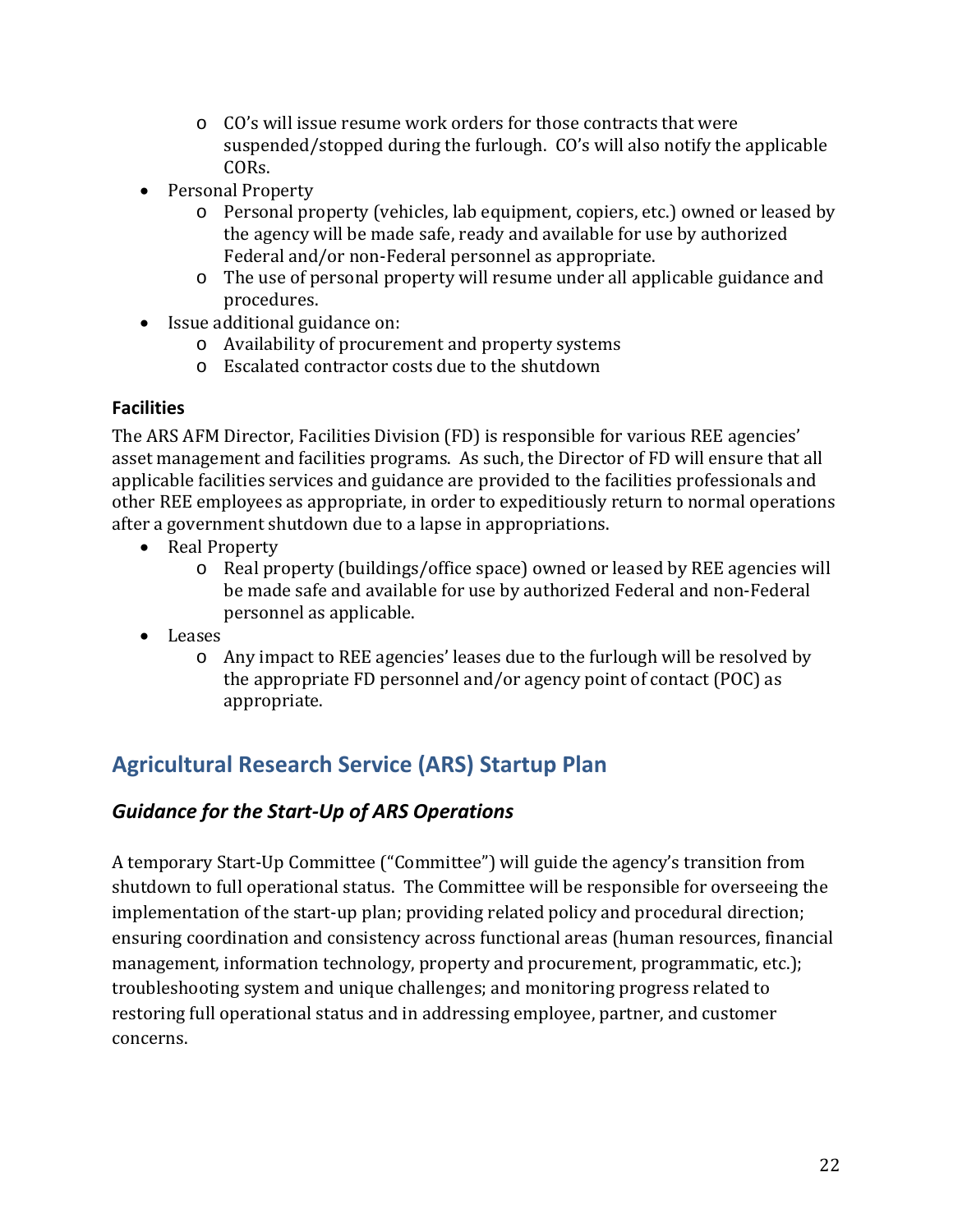Initially, the Committee will meet at least daily to assess progress and issues. As issues are resolved and progress continues, meetings may be less frequent. The Committee also will assess lessons learned from the shutdown and start-up and apply those to normal operations where applicable. The chair will be responsible for reporting progress and issues to the Administrator. The Committee will be disbanded when the Administrator has determined operations are back to normal and any major issues/challenges related to the shutdown have been resolved.

The Associate Administrator for Research Operations will chair the Start-up Committee. The Associate Administrator for National Programs will serve as vice chair. The complete membership of the Committee will be as follows:

- Associate Administrator for Research Operations, Chair
- Associate Administrator for National Programs, Vice Chair
- Area Directors
- Chief of Staff
- Deputy Administrator for Administrative & Financial Management / Mission Area Business Center Chief Operating Officer
- Chief Financial Officer
- Assistant Chief Information Officer
- Director, Human Resources Division
- Director, Acquisition and Property Division
- Director, Facilities Division
- Director, Budget & Program Management Staff (BPMS)

See Appendix A for a list of the specific duties of the Start-Up Committee. Other employees may be called upon for assistance as the issues, challenges, and opportunities warrant.

#### <span id="page-22-0"></span>*Initial Communications Timeline*

ARS has prepared for an agency start-up following an approval of a CR or FY appropriations. In order to keep the agency informed during the start-up process, the following communications will occur (note: Day 1 is the first full day of operations upon restoration of funding):

- Following approval of CR or appropriation:
	- o Federal employees should check OPM and USDA website for information on reporting for work.
- Day 1: 9:30 am EST
	- o Meeting of the Start-Up Committee to initiate the Start-Up of ARS Operations Plan
- Day 1: 2:30 pm EST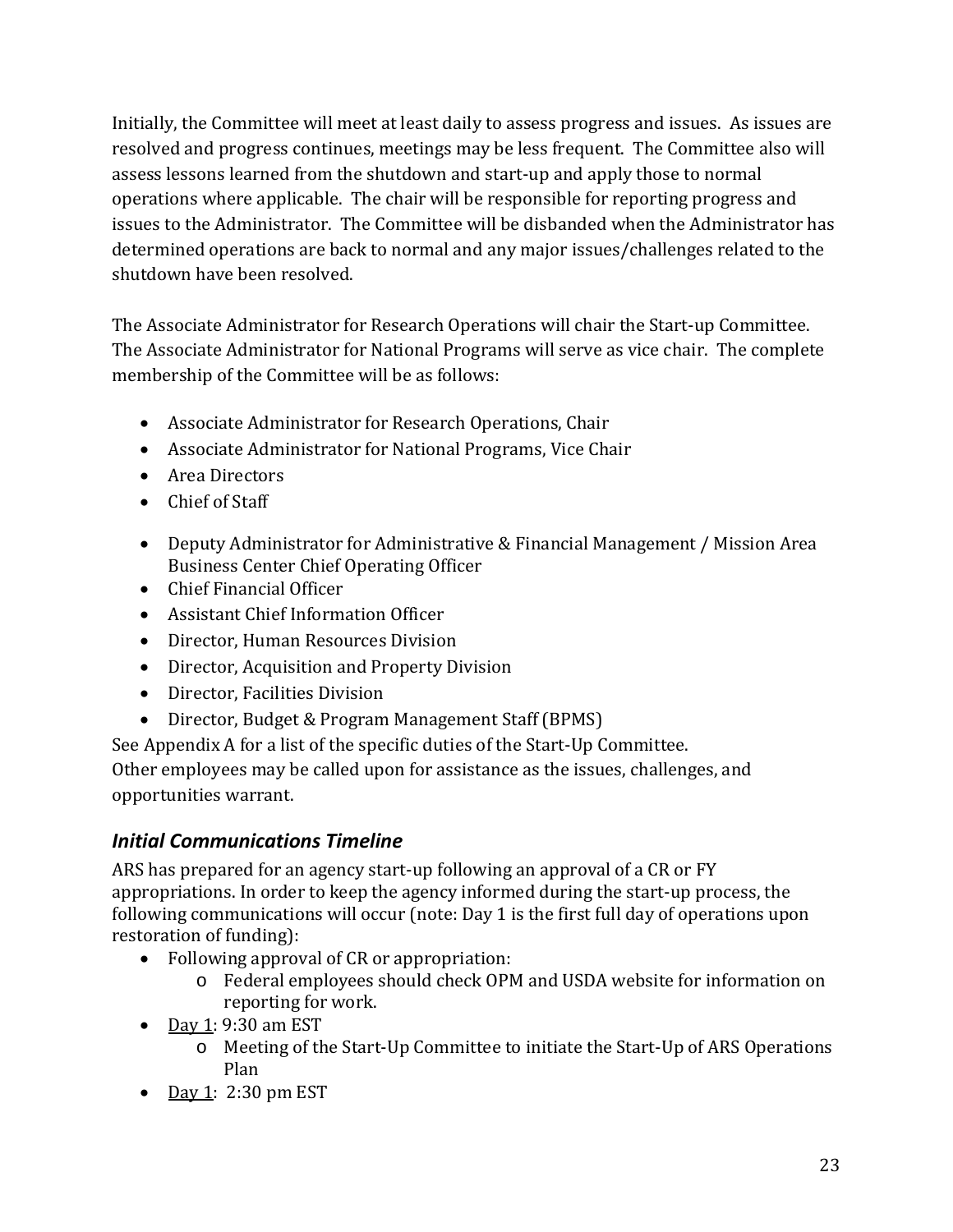- o Joint Administrator's Council (AC) and Administrative & Financial Management Council (AFMC) Conference Call
	- The Associate Administrator for Research Operations will brief out on the restart of research operations. The Deputy Administrator, AFM (DAAFM), CFO and Chief Information Officer (CIO) will review the start-up plan, focusing on specific guidance for human resources, contracting, budget and finance, and IT and provide applicable guidance from the Department.
- Day 2: 9:00 am EST
	- o The Start-Up Committee will meet to continue implementation of the Start-Up of ARS Operations Plan. Provide guidance and request feedback from the Area Directors (AD's) as necessary.
- Day 3: 9:00 am EST
	- o The Start-Up Committee will meet to continue implementation of the Start-Up of ARS Operations Plan. Provide guidance and request feedback from the Area Directors (AD's) as necessary.
- Day 3: 1:00 pm EST
	- o AC call to review the status of ARS startup<br>Identify, prioritize and manage time
		- Identify, prioritize and manage time sensitive issues that were on hold during the lapse in funding.

## <span id="page-23-0"></span>*Employee Communication*

The Administrator will communicate with all ARS employees via an ARS ALL email within 48 hours of start-up. In addition, the ARS employee on-line feedback program "Your Two Cents" (Y2C) will start a category for agency start-up of operations. Employees can submit shutdown and start-up questions on a 24 hour/7 days per week basis through Y2C. The Y2C Team will monitor the box and ensure that responses are developed and appropriately vetted, and that employees receive responses as rapidly as possible. Questions and answers with broad applicability also will be posted to the agency's Frequently Asked Questions, which will be accessible to all ARS employees via Y2C.

## <span id="page-23-1"></span>*Information Technology*

The REE Assistant Chief Information Officer (ACIO) is responsible for ensuring that IT systems are available and operating. Upon restoration of funding for the agency:

- ACIO will ensure access is restored to all ARS production IT systems, business tools, and websites to their last known state in order to conduct official ARS business.
- ACIO will provide necessary guidance related to the start-up of all IT systems.
- Employees should retrieve all IT equipment (cell and smart phones, tablets, and/or laptops, etc.) from their secured location in order to conduct official ARS business.
- Employees will restart their computers and other IT devices to ensure all memory, temporary files, and caches are cleaned, giving the computer a fresh start.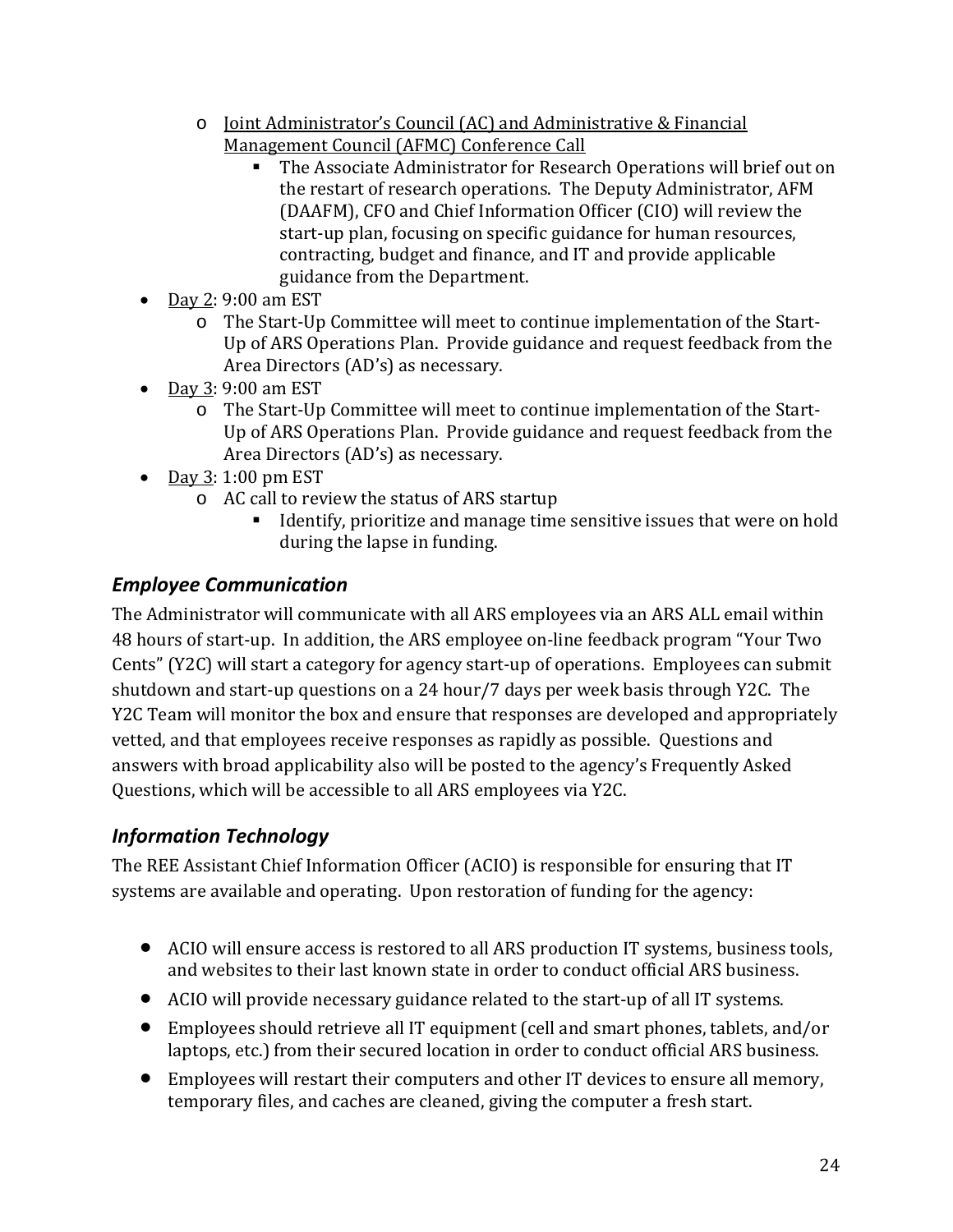- Employees will reset any expired passwords, and ensure that any associated equipment (e.g., smart phone, notebooks, iPad) is also updated.
- Employees should connect computers and laptops to the IT network to ensure all systems are updated with the appropriate security patches and system updates. As a result of IT systems being offline for several days this process may take up to 4 hours to complete. Do not turn off computers while the updates are in progress.
- ACIO will provide ongoing monitoring to ensure availability and proper functionality of agency-wide IT systems throughout the start-up and recovery process.
- ACIO will coordinate with the USDA Agriculture Security Operations Center (ASOC) on any follow-up actions to close out any incidents that may have occurred during the shutdown.
- ACIO will provide help desk support for agency-wide IT systems that support official business such as ARIS, SharePoint, ARS website, ARSnet and eAuthentication…etc.
	- o OCIO-ITS Help Desk
		- $-1-877-873-0783$
		- helpdesk@ars.usda.gov

## <span id="page-24-0"></span>**Economic Research Service (ERS) Startup Plan**

#### <span id="page-24-1"></span>*Guidance for the Start-Up of ERS Operations*

A temporary Start-Up Committee ("Committee") will guide the agency's transition from shutdown to full operational status. The Committee will be responsible for overseeing the implementation of the start-up plan; providing related policy and procedural direction; ensuring coordination and consistency across functional areas (human resources, financial management, information technology, procurement, programmatic, etc.); troubleshooting system and unique challenges; and monitoring progress related to restoring full operational status and in addressing employee, partner, and customer concerns.

Initially, the Committee will meet on at least a daily basis to assess progress and issues. As issues are resolved and progress continues, meetings may be less frequent. The Committee also will assess lessons learned from the shutdown and start-up and apply those to normal operations where applicable, and to plans prepared in the event of a future shutdown/start-up. The chair will be responsible for reporting progress and issues to the Administrator. The Committee will be disbanded when the Administrator has determined operations are back to normal and any major issues/challenges related to the shutdown have been resolved.

The Associate Administrator will chair the Start-up Committee. The complete membership of the Committee will be as follows:

• Associate Administrator, Chair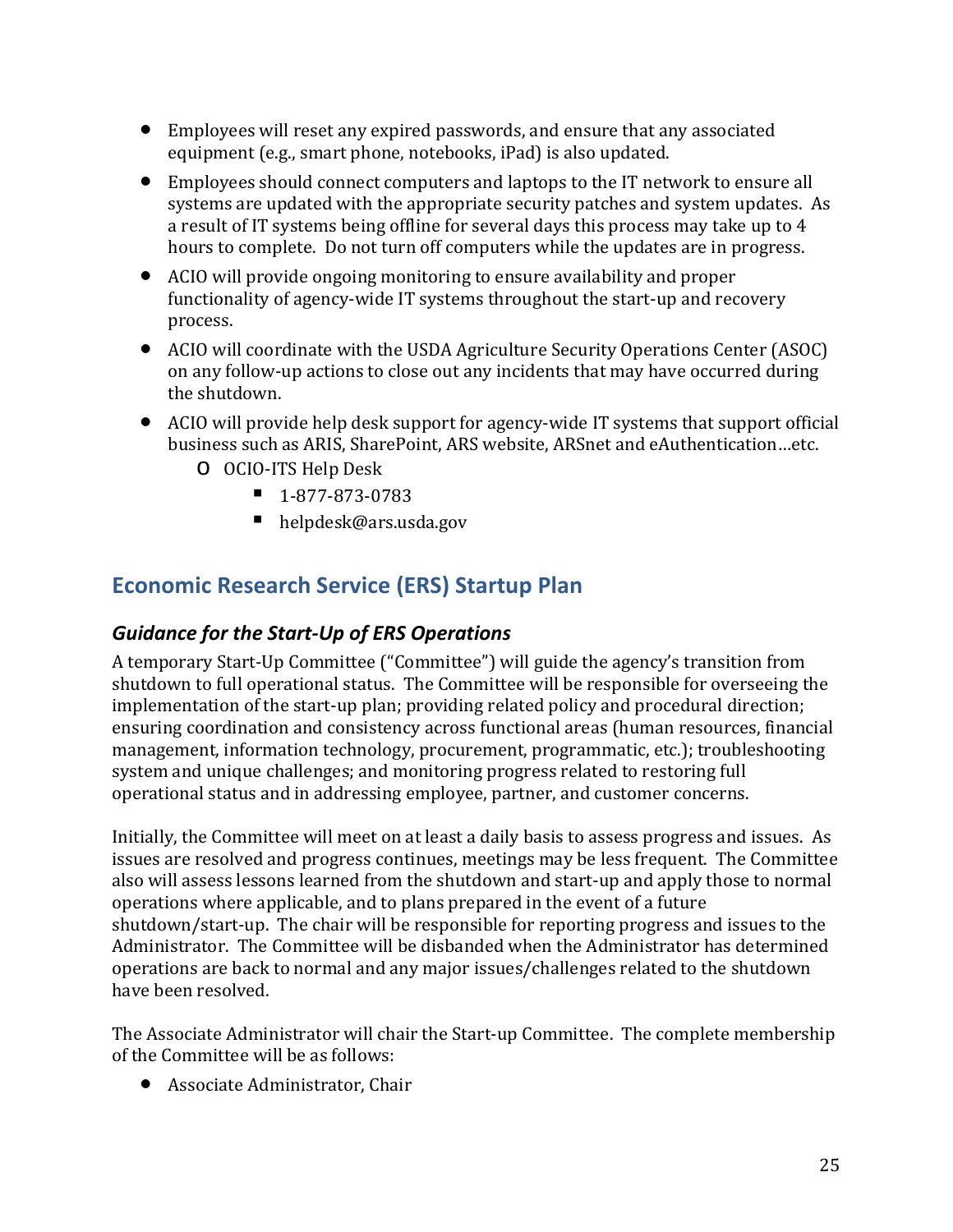- Associate Director and IT Director, Information Services Division
- Communications Director
- Director, Administrative and Financial Services Unit
- Associate Director, MTED
- Associate Director, RRED
- Associate Director, RED

<span id="page-25-0"></span>See Appendix B for a list of the specific duties of the Start-Up Committee.

#### *Initial Communications Timeline*

ERS has prepared for an agency start-up following an approval of a CR or FY funding. In order to keep the agency informed during this start-up process the following communications will occur (note: Day 1 is the first full day of operations upon restoration of funding):

- Following approval of funding:
	- o Federal employees should check OPM and USDA website for information on reporting for work.
- Day 1: 9:00 am and 1:30 pm
	- o Meeting of the Start-Up Committee to initiate the Start-Up of ERS Operations Plan. During meeting, review the start-up plan, focusing on specific guidance for human resources, contracting, budget and finance, and information technology (IT), and provide any guidance from the Department.
- Day 1: 2:30 pm
	- o SES Meeting Agency Senior Executives, Administrative & Financial Services Unit Director, Civil Rights Director, Budget Officer, Communications Director, and Training Coordinator meet and review plans and status of time sensitive reports and data.
- Day 2: 9:00 am
	- o Meeting of the Start-Up Committee to continue implementation of the Start-Up of ERS Operations Plan. Start –Up Committee will meet daily during week 1 and as needed afterwards.
- Day 2: 1:00 pm
	- o Meeting of Agency Budget team to review the start-up plan, focusing on specific guidance for payments and budgets, and provide any guidance from the Department.
- Other Communications**:**
	- o Direct general staff questions to existing Suggestion Box on the Agency intranet, ConnectERS. The Team will monitor the box and ensure that responses are developed and appropriately vetted, and that a response is posted for all employees to view a response. Individual specific questions will be directed to the AFS Director.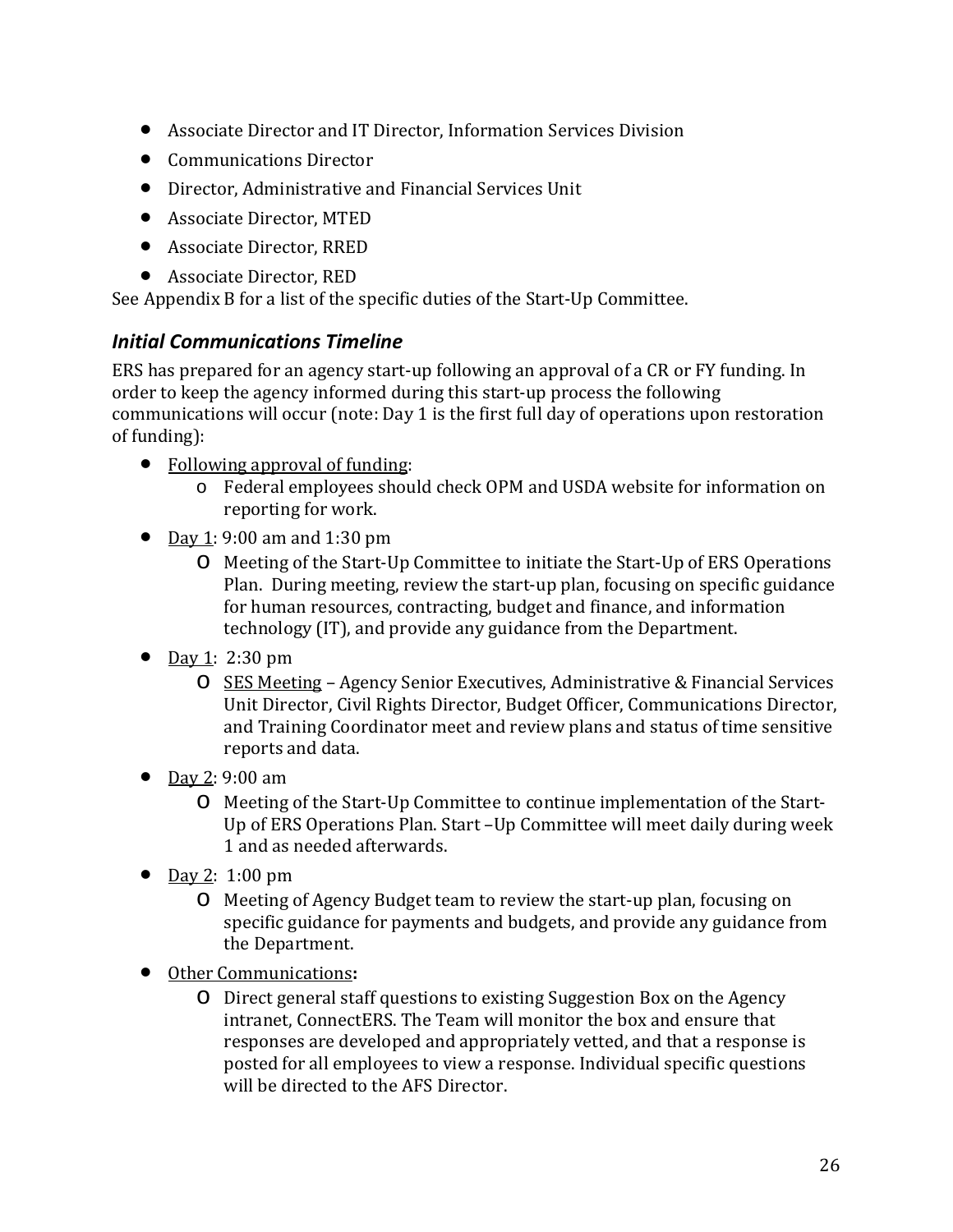o Update FY note to stakeholders on ERS website with updated information for FY. The Communications Director will circulate the draft for final review and clear with OC.

#### <span id="page-26-0"></span>*Programmatic activities*

#### • **Division Directors**

- o Ensure coordination and timely handling of programmatic issues.
- o Provide assessment of the impact of the shutdown on ERS programs and identify activities that were cancelled and need to be rescheduled. The first priority is reports and data that have or will have for dates scheduled on the Agency public calendar.
- o Coordinate with external agencies including the Office of the Chief Economist. World Agricultural Outlook Board, and National Agricultural Statistics Service on schedule changes for their products.

## <span id="page-26-1"></span>**National Agricultural Statistics Service (NASS) Startup Plan**

#### <span id="page-26-2"></span>*Guidance for the Start-Up of NASS Operations*

A temporary Start-Up Committee ("Committee") will guide the agency's transition from shutdown to full operational status. The Committee will be responsible for overseeing the implementation of the start-up plan; providing related policy and procedural direction; ensuring coordination and consistency across functional areas (human resources, financial management, information technology, property and procurement, programmatic, etc.); troubleshooting system and unique challenges; and monitoring progress related to restoring full operational status and in addressing employee, partner, and customer concerns.

Initially, the Committee will meet on at least a daily basis to assess progress and issues. As issues are resolved and progress continues, meetings may be less frequent. The Committee also will assess lessons learned from the shutdown and start-up and apply those to normal operations where applicable, and to plans prepared in the event of a future shutdown/start-up. The chair will be responsible for reporting progress and issues to the Administrator. The Committee will be disbanded when the Administrator has determined operations are back to normal and any major issues/challenges related to the shutdown have been resolved.

The Associate Administrator for Operations will chair the Start-up Committee. The complete membership of the Committee will be as follows:

• Associate Administrator, Chair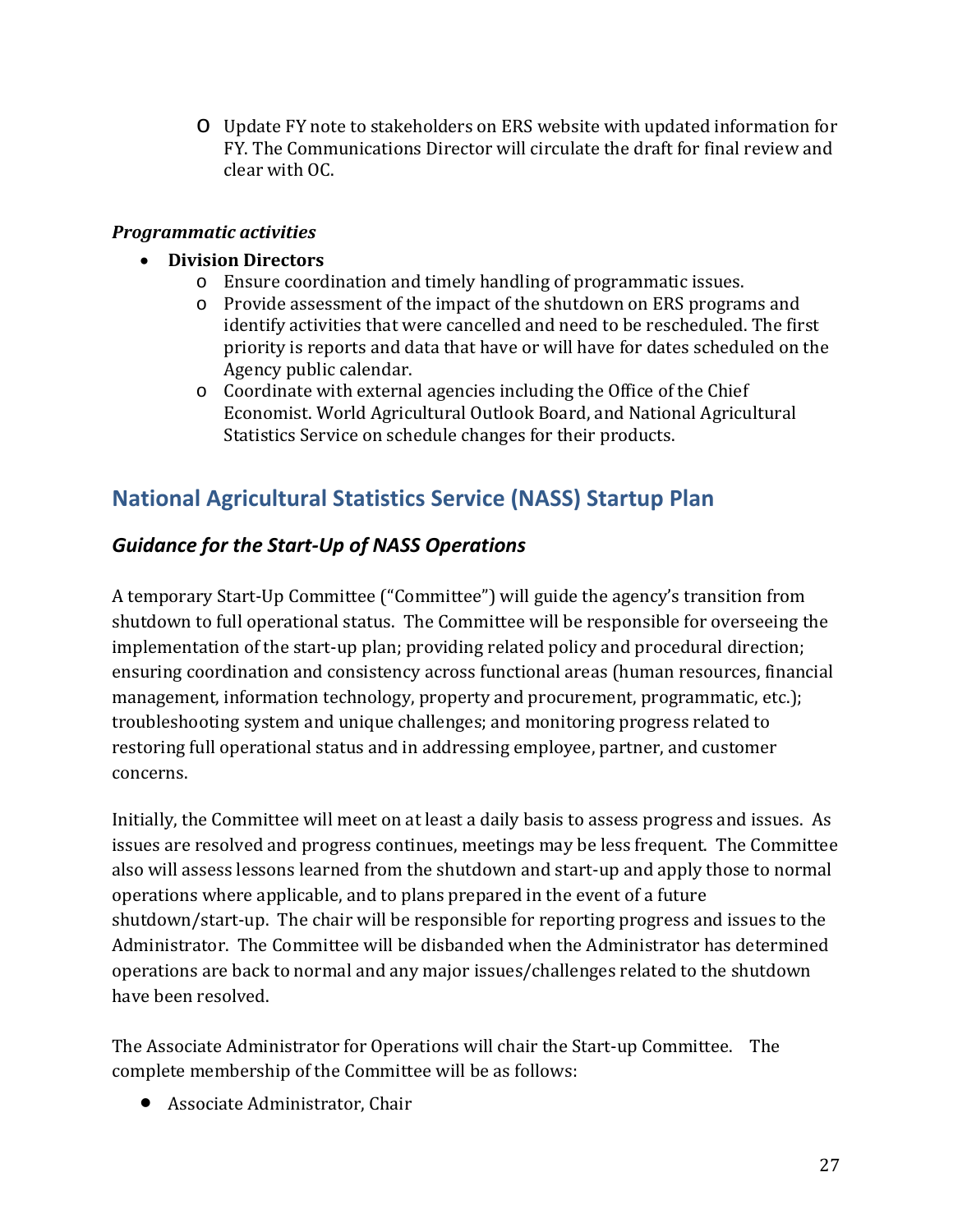- Chief of Staff
- Staff Director for Budget and Administrative Services
- IT Director
- Chair and Executive Director of the Agricultural Statistics Board
- All other Division Directors

See Appendix C for a list of the specific duties of the Start-Up Committee. Other positions may be called upon for assistance as the issues, challenges, and opportunities warrant.

## <span id="page-27-0"></span>*Initial Communications Timeline*

NASS has prepared for an agency start-up following an approval of a CR or FY appropriations. In order to keep the agency informed during this start-up process the following communications will occur (note: Day 1 is the first full day of operations upon restoration of funding):

- Following approval of funding:
	- o Federal employees should check OPM and USDA website for information on reporting for work.
- Day 1: 9:00 am EST
	- o Meeting of the Start-Up Committee to initiate the Start-Up of NASS Operations Plan
- Day 1: 2:30 pm EST
	- o Joint HQ Field Operations Conference Call The Associate Administrator will brief the agency on the restart of operations. The Committee members will review the start-up plan, focusing on specific guidance for human resources, contracting, budget and finance, and information technology (IT), and provide any guidance from the Department
- Day 2: 9:00 am EST
	- o Joint meeting of the Start-Up Committee to continue implementation of the Start-Up of NASS Operations Plan
	- o Identify, prioritize and manage time sensitive issues that were on hold during the lapse in funding.

## <span id="page-27-1"></span>*Customer Service for Start-Up of NASS Operations*

The NASS portal will start a category for startup and employees will be notified via NASS Staff. Employees can submit shutdown and start-up questions on a 24 hour/7 days per week basis through NASSshare. The Team will monitor the box and ensure that responses are developed and appropriately vetted, and that employees receive responses as rapidly as possible.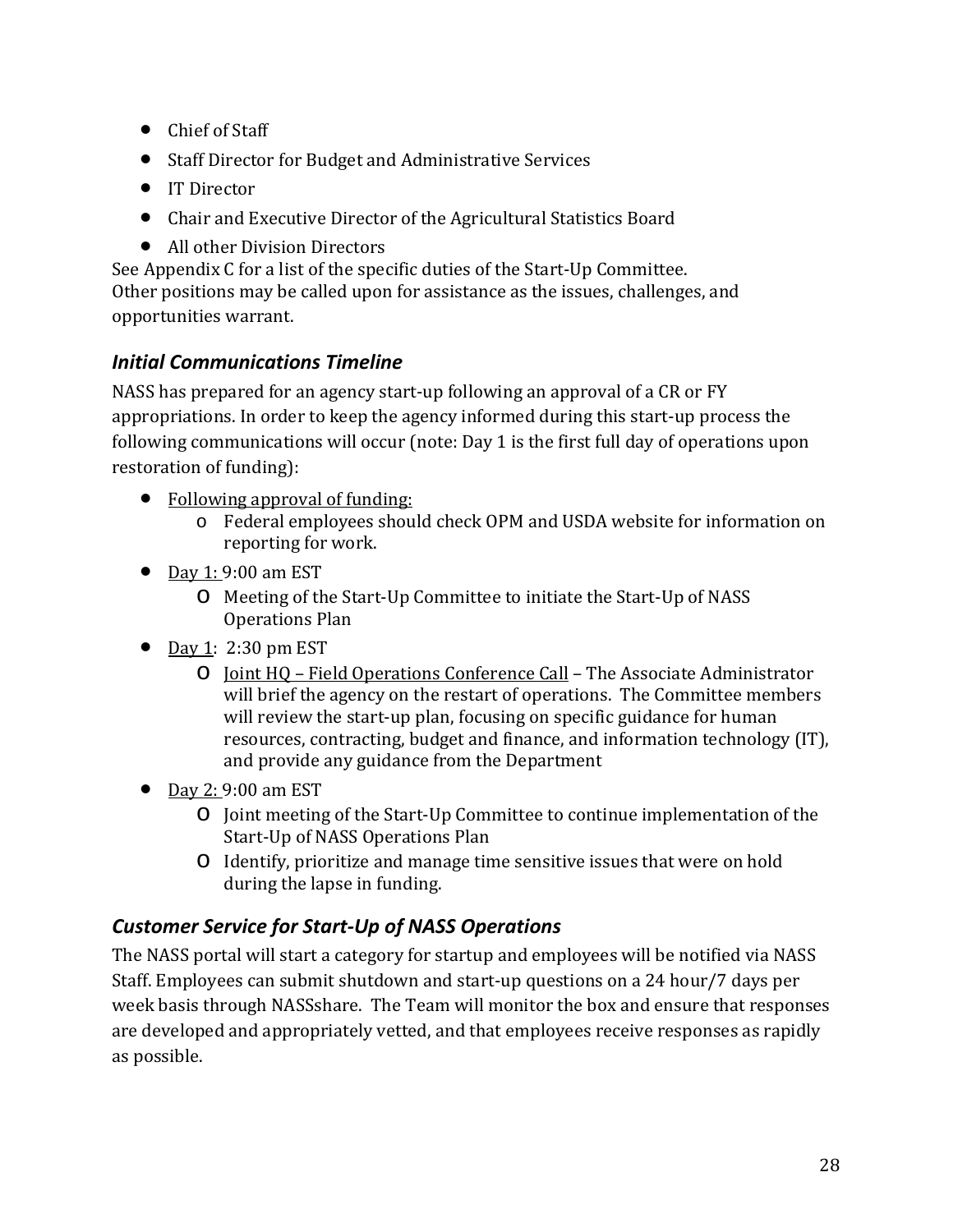## <span id="page-28-0"></span>*Information Technology*

The NASS IT Director and Deputy Assistant Chief Information Officer is responsible for ensuring that Information Technology (IT) Systems are available and operating. Upon restoration of funding for the agency:

- NASS IT Director and Deputy Assistant Chief Information Officer will restore all NASS production IT systems, business tools, and websites to their last known state in order to conduct official NASS business.
- NASS IT Director and Deputy Assistant Chief Information will coordinate with USDA-OCIO-ITS and NITC to ensure all interdependent and enterprise IT systems are online and available.
- Employees should retrieve all IT equipment (cell and smart phones, tablets, and/or laptops, etc.) from their secured location in order to conduct official NASS business.
- Employees will restart their computers and other IT devices to ensure all memory, temporary files, and caches are cleaned, giving the computer a fresh start.
- Reset any expired passwords, and ensure that any associated equipment (e.g., smart phone, notebooks, iPad) is also updated.
- Employees should connect computers and laptops to the IT network to ensure all systems are updated with the appropriate security patches and system updates. As a result of IT systems being offline for several days this process may take up to 4 hours to complete. Do not turn off computers while the updates are in progress.
- NASS IT Director and Deputy Assistant Chief Information will work with USDA-OCIO-ITS to ensure technical issues submitted to the IT helpdesk are addressed completely and in a timely manner.
- NASS IT Director and Deputy Assistant Chief Information will provide ongoing monitoring to ensure availability and proper functionality of IT systems throughout the start-up and recovery process.
- NASS IT Director and Deputy Assistant Chief Information will provide help desk support for NASS IT systems that support official business.

## <span id="page-28-1"></span>**National Institute of Food and Agriculture (NIFA) Startup Plan**

## <span id="page-28-2"></span>*Guidance for the Start-Up of NIFA Operations*

NIFA's Executive Council (EC), chaired by the Director, will guide the agency's transition from shutdown to full operational status. The EC includes Office of the Director staff, all Deputy Directors, and all Office Directors. The EC will be responsible for overseeing the implementation of the start-up plan; providing related policy and procedural direction; ensuring coordination and consistency across functional areas (human resources, financial management, grants management, information technology, programmatic, etc.);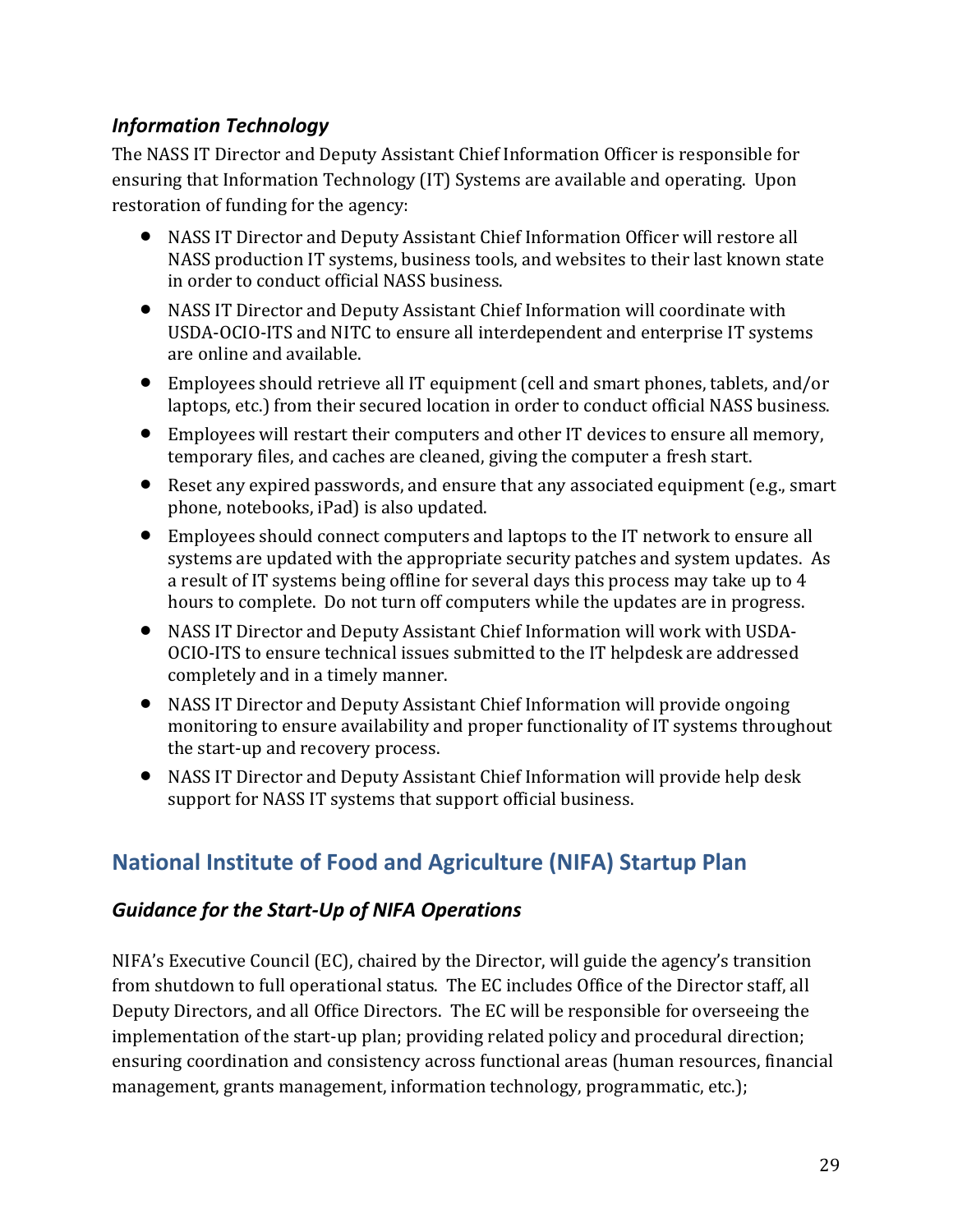troubleshooting system and unique challenges; and monitoring progress related to restoring full operational status and in addressing employee, partner, and customer concerns.

The EC will meet every morning for the first three days of the start-up to assess progress and issues. The EC also will assess lessons learned from the shutdown and start-up and apply those to normal operations where applicable, and to plans prepared in the event of a future shutdown/start-up.

## <span id="page-29-0"></span>*Initial Communications Timeline*

NIFA has prepared for an agency start-up following an approval of FY funding. In order to keep the agency informed during this start-up process the following communications will occur (note: Day 1 is the first full day of operations upon restoration of funding):

- Following approval of CR or FY funding:
	- o Federal employees should check OPM and USDA website for information on reporting for work.
- Day 1: 8:00 am EST
	- o NIFA director will be at the Waterfront Centre and greet employees.
- Day  $1:9:00$  am EST
	- o Meeting of NIFA Executive Council, which will serve as the agency start-up committee, to discuss and execute start-up plans. The EC will review the execution of the start-up plan, focusing on specific guidance for human resources, contracting, budget and finance, and information technology (IT), issues regarding grants panels, project directors' meetings, RFAs, reporting and accountability, and NIFA website, and provide any guidance from the Department.
- Day 1: 11:00 am EST
	- o A message will be sent to academic partners and other stakeholders.
- Day 1: 1:30 pm EST
	- o Office of Grants and Financial Management Deputy Director will review with staff the start-up plan, focusing on specific guidance for capacity and competitive grants programs, budget and finance, and provide any guidance from the Department.
- Day 2: 9:00 am EST
	- o Meeting of the NIFA Executive Council to review Day 1 of start-up, status updates, and to address any issues.
- Day 3: 9:00 am EST
	- o Meeting of the NIFA Executive Council to review of start-up, status updates, and to address any issues.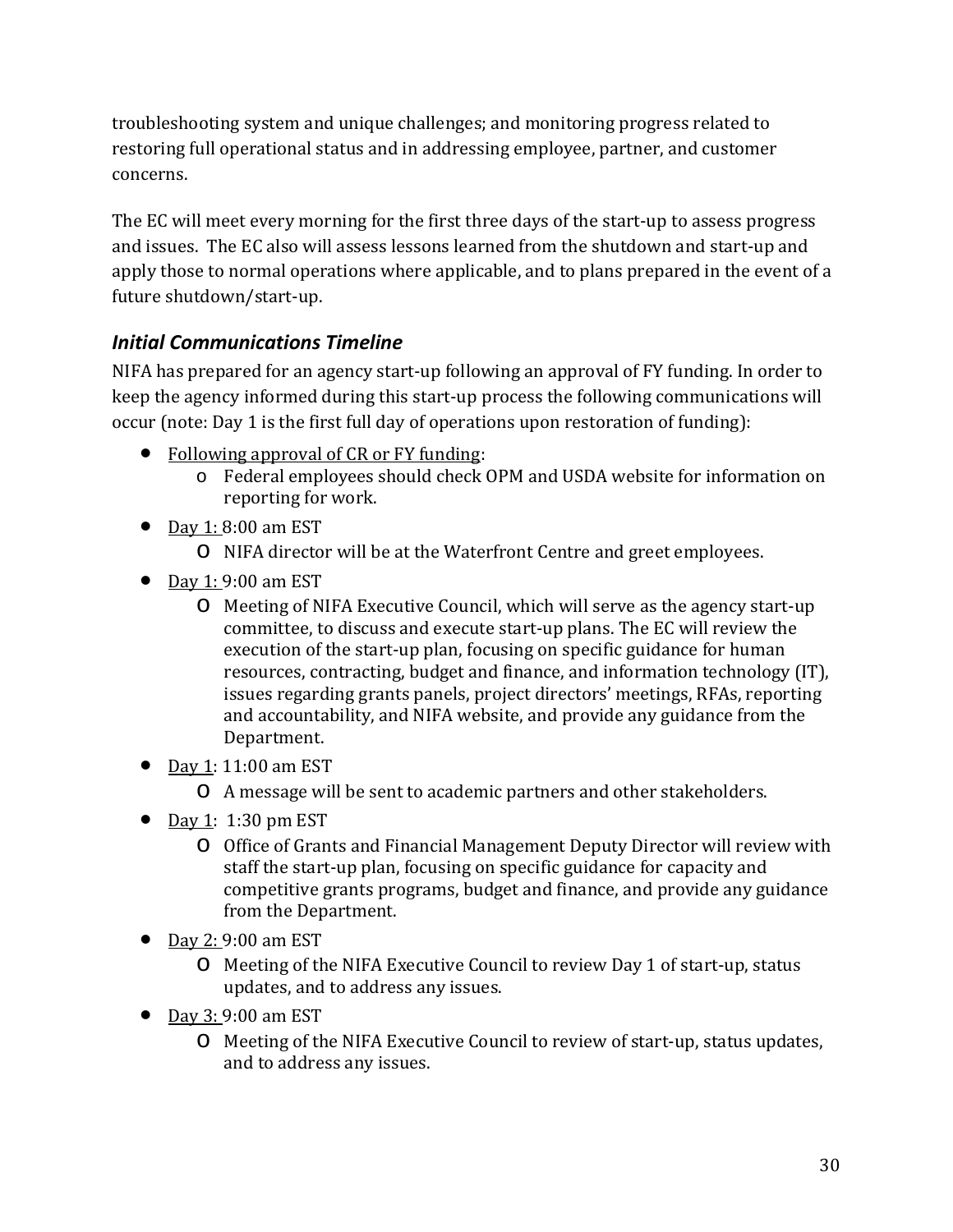## <span id="page-30-0"></span>*Information Technology*

The NIFA's Deputy Assistant Chief Information Officer or designee will be responsible for ensuring that Information Technology (IT) Systems are available and operating. Upon restoration of funding for the agency will:

- Restore all NIFA production IT systems, business tools, and websites to their last known state in order to conduct official NIFA business.
- Coordinate with USDA-OCIO-ITS and NITC to ensure all interdependent and enterprise IT systems are online and available.
- Employees should retrieve all IT equipment (cell and smart phones, tablets, and/or laptops, etc.) from their secure location in order to conduct official NIFA business.
- Employees will restart their computers and other IT devices to ensure all memory, temporary files, and caches are cleaned, giving the computer a fresh start.
- Reset any expired passwords, and ensure that any associated equipment (e.g., smart phone, notebooks, iPad) is also updated.
- Employees should connect computers and laptops to the IT network to ensure all systems are updated with the appropriate security patches and system updates. As a result of IT systems being offline for several days this process may take up to 4 hours to complete. Do not turn off computers while the updates are in progress.
- Work with REE ACIO to ensure technical issues submitted to the IT helpdesk are addressed completely and in a timely manner.
- Provide ongoing monitoring to ensure availability and proper functionality of IT systems throughout the start-up and recovery process.
- Provide help desk support for all NIFA employees and grantees, academic partners, and stakeholders.

## <span id="page-30-1"></span>*Grants and Agreements*

The Office of Grants and Financial Management (OGFM) is responsible for managing the resumption of functions related grants, and agreements. The expectation is that these activities will resume within two (2) working days following agency start-up.

- Grants and Agreements Guidance
	- o Grants and Agreements under NIFA authority, and requiring NIFA support, oversight, assistance, will resume as determined by the Assistant Director, OGFM.
	- o Interagency and other agreements will resume under the existing terms of the agreement.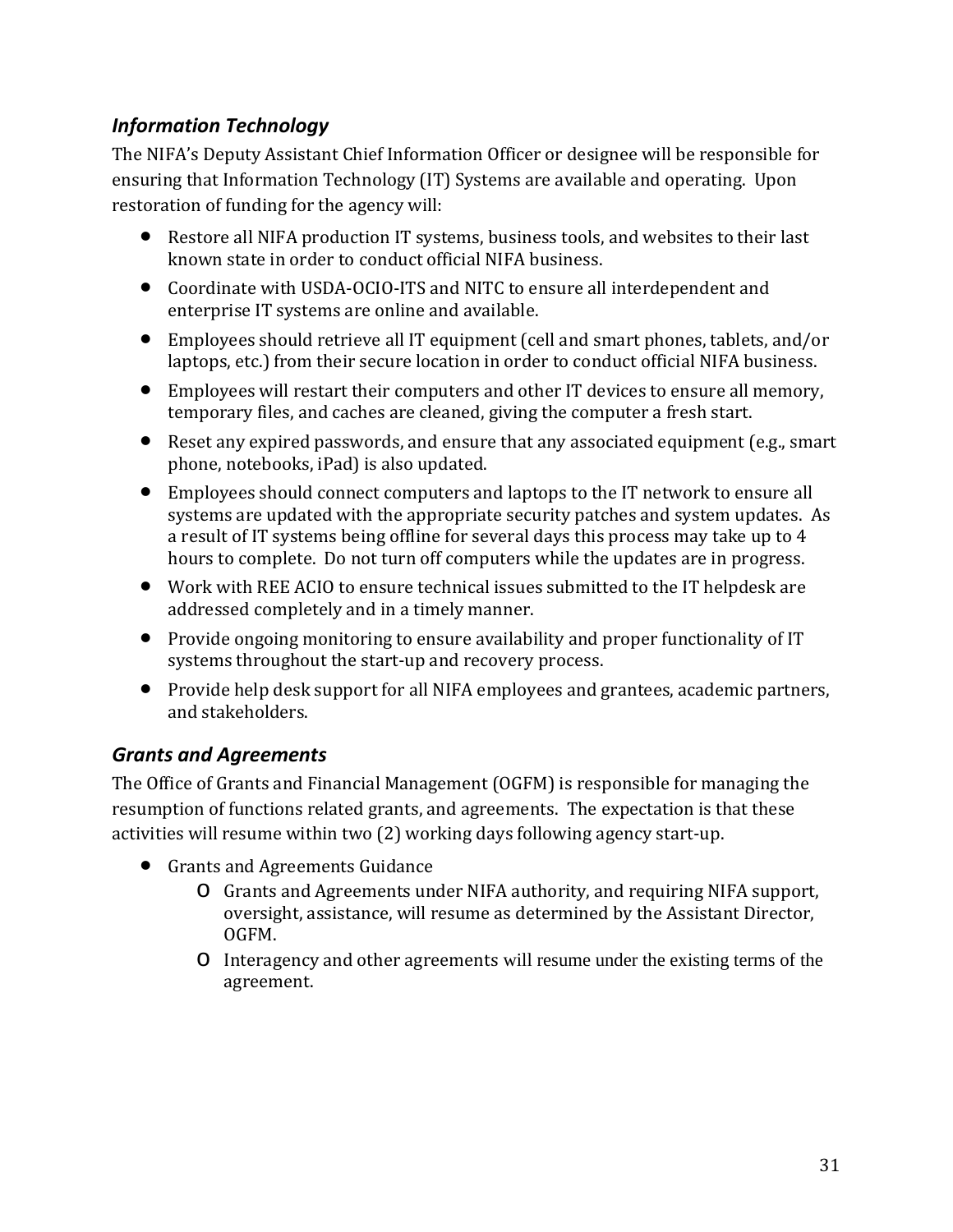## <span id="page-31-0"></span>**Office of the Chief Scientist (OCS) Startup Plan**

## <span id="page-31-1"></span>*Guidance for the Start-Up of OCS Operations*

OCS's Director, will guide the office's transition from shutdown to full operational status. The Director will be responsible for overseeing the implementation of the start-up plan; providing related policy and procedural direction; ensuring coordination and consistency across functional areas (human resources, financial management, information technology, programmatic, etc.); troubleshooting system and unique challenges; and monitoring progress related to restoring full operational status and in addressing employee, partner, and customer concerns.

The Director will meet with key office staff every morning for the first three days of the start-up to assess progress and issues. The Director also will assess lessons learned from the shutdown and start-up and apply those to normal operations where applicable, and to plans prepared in the event of a future shutdown/start-up.

Key office staff includes:

- Deputy Director
- Secretary

## <span id="page-31-2"></span>*Initial Communications Timeline*

OCS has prepared for an agency start-up following an approval of FY funding. In order to keep the agency informed during this start-up process the following communications will occur (note: Day 1 is the first full day of operations upon restoration of funding):

- Following approval of CR or FY funding:
	- o Federal employees should check OPM and USDA website for information on reporting for work.
- Day 1: 9:00 am EST
	- o Meeting of the OCS Director and key staff, which will serve as the agency start-up committee, to discuss and execute start-up plans. The Director will review the execution of the start-up plan, focusing on specific guidance for human resources, contracting, budget and finance, and information technology (IT).
- Day 1: 9:30 am EST
	- o Meeting of the OCS Director with all OCS staff to review start-up plans and address any issues.
- Day 1: 12:00 pm EST
	- o OCS website and online presence is restarted and operational.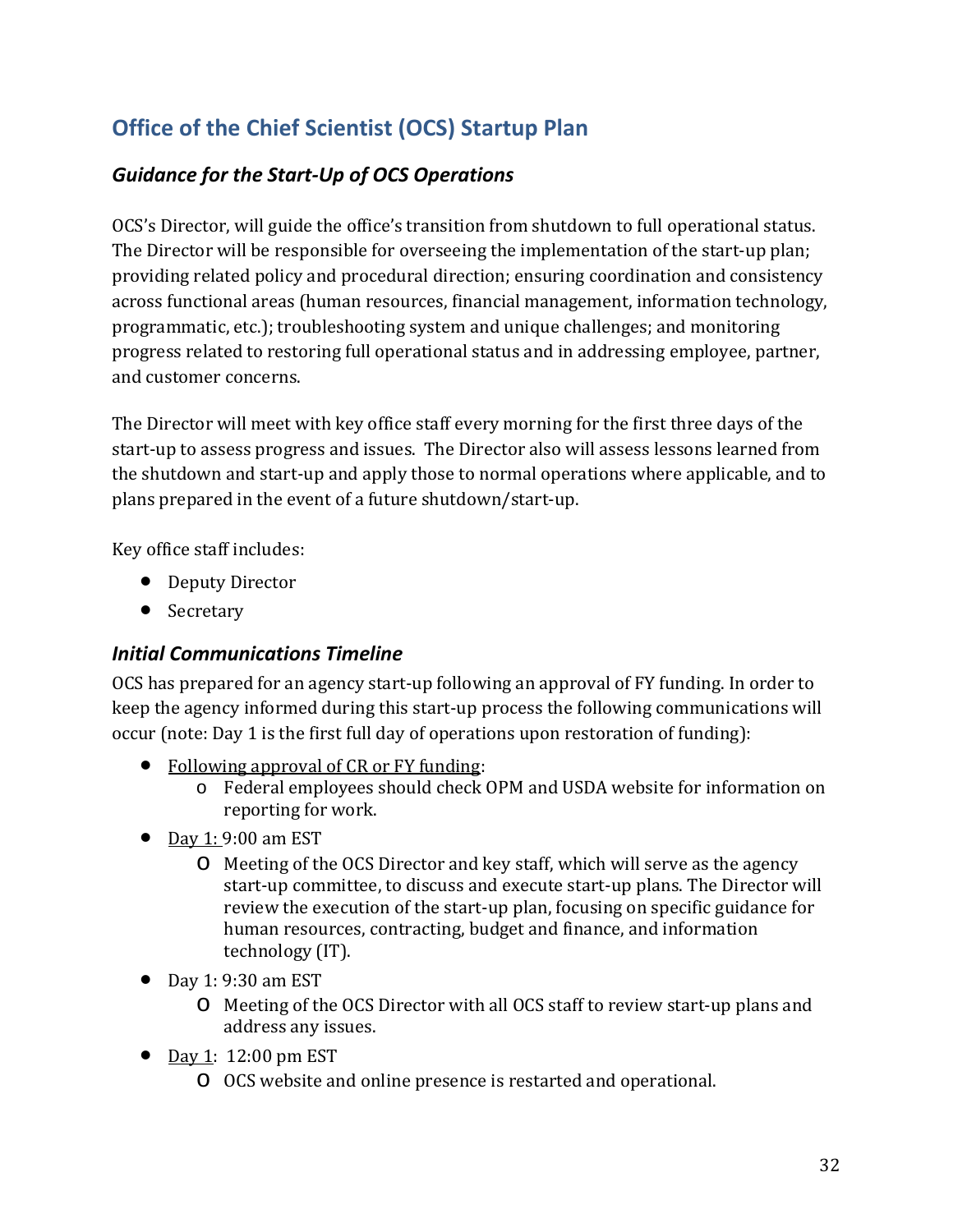- Day 2: 9:00 am EST
	- o Meeting of the OCS Director, and OCS start-up committee to review Day 2 of start-up, status updates, and to address any issues.
- Day 3: 9:00 am EST
	- o Meeting of the OCS Director, OCS Staff ES and Senior Advisors to review Day 1 of start-up, status updates, and to address any issues.

## <span id="page-32-0"></span>*Information Technology*

The OCS Secretary will work with the applicable CIO's in Departmental Management to ensure that Information Technology (IT) Systems are available and operating. Upon restoration of funding for the office will:

- Restore all OCS production IT systems, business tools, and websites to their last known state in order to conduct official OCS business.
- Coordinate with USDA-OCIO-ITS and NITC to ensure all interdependent and enterprise IT systems are online and available.
- Employees should retrieve all IT equipment (cell and smart phones, tablets, and/or laptops, etc.) from their secure location in order to conduct official OCS business.
- Employees will restart their computers and other IT devices to ensure all memory, temporary files, and caches are cleaned, giving the computer a fresh start.
- Reset any expired passwords, and ensure that any associated equipment (e.g., smart phone, notebooks, iPad) is also updated.
- Employees should connect computers and laptops to the IT network to ensure all systems are updated with the appropriate security patches and system updates. As a result of IT systems being offline for several days this process may take up to 4 hours to complete. Do not turn off computers while the updates are in progress.
- Work with USDA-OCIO-ITS to ensure technical issues submitted to the IT helpdesk are addressed completely and in a timely manner.
- Will provide ongoing monitoring to ensure availability and proper functionality of IT systems throughout the start-up and recovery process.
- Will provide help desk support for all OCS employees.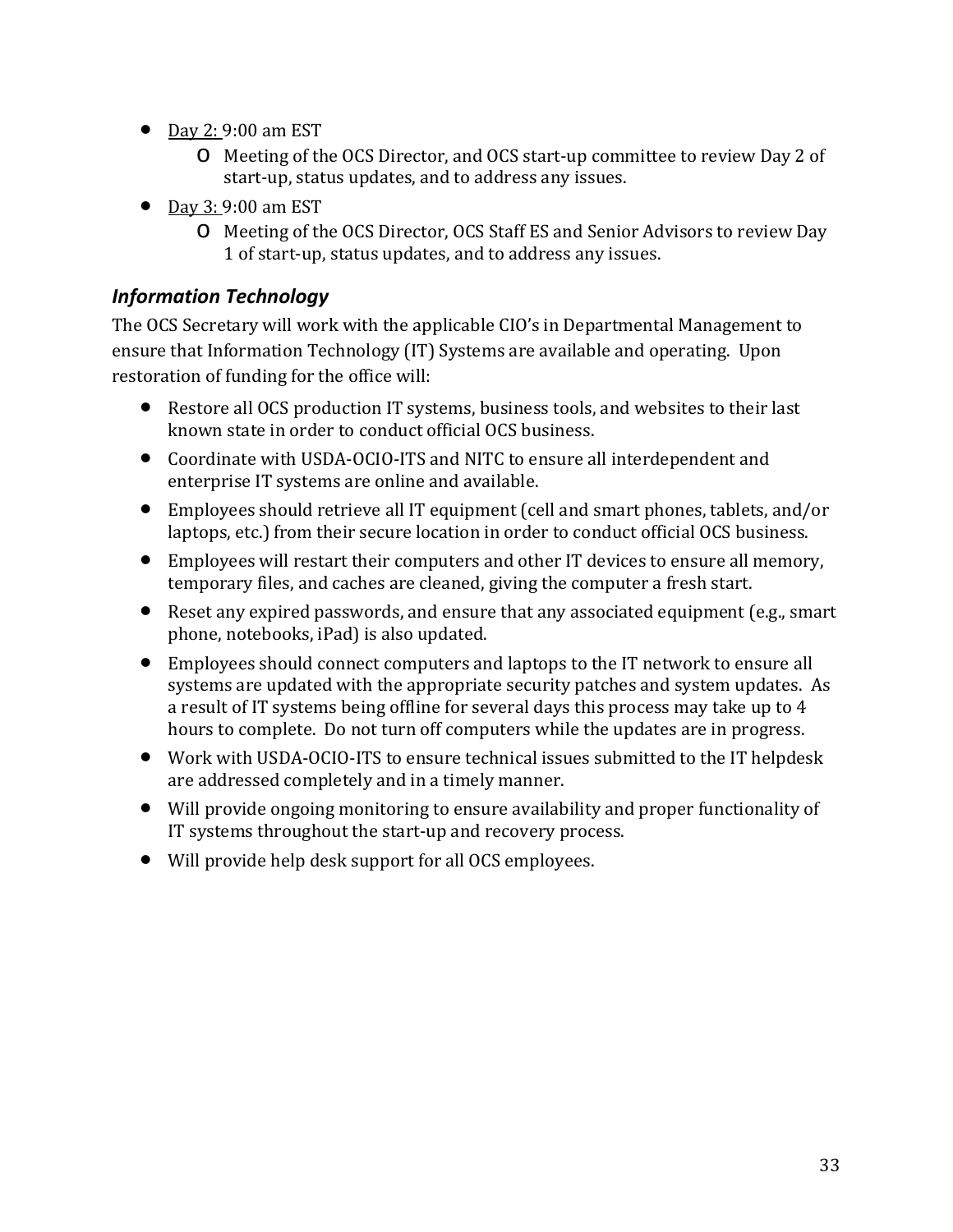## <span id="page-33-0"></span>**Appendix A: ARS Start-Up Committee**

The roles and responsibilities of the ARS Start-Up Committee will be as follows:

#### **Associate Administrator for Research Operations:**

- Serve as chair of Committee
- Guide implementation of start-up and post shutdown plan
- Ensure coordination across functional areas
- Ensure Administrator is kept informed and elevate issues, challenges, and opportunities, as appropriate
- Lead the application of lessons learned to normal operations, as appropriate
- Ensure communication and coordination in a timely manner with agency leadership

#### **Associate Administrator for Research Programs:**

- Serve as chair in absence of Associate Administrator for Research Operations
- Lead input and processes related to ARS National Programs
- Ensure coordination and timely handling of programmatic issues
- Provide assessment, analysis, and reports on the impact of the shutdown on ARS programs;
- Coordinate with ARS CIO and CFO on programmatic IT systems start-up and interoperability
- Coordinate with National Programs Deputy Administrators to assess and report on the impacts of the shut down on research programs and performance measures.

#### **Chief of Staff:**

- Facilitate agency communication with employees and lead the Y2C effort.
- Facilitate communication with REE, OCR, other Departmental Offices, and Congressional staff
- Identify issues/opportunities for improvement.

#### **Deputy Administrator, AFM:**

- Ensure coordination within AFM to resume administrative & financial management services as quickly as possible
- Identify issues / opportunities for improvement and update the REE Shut Down and Start-up Plans
- Facilitate communication with ASA, OHRM, OPPM, and other Departmental Offices as necessary
- Assign resources to address employee questions as a result of being furloughed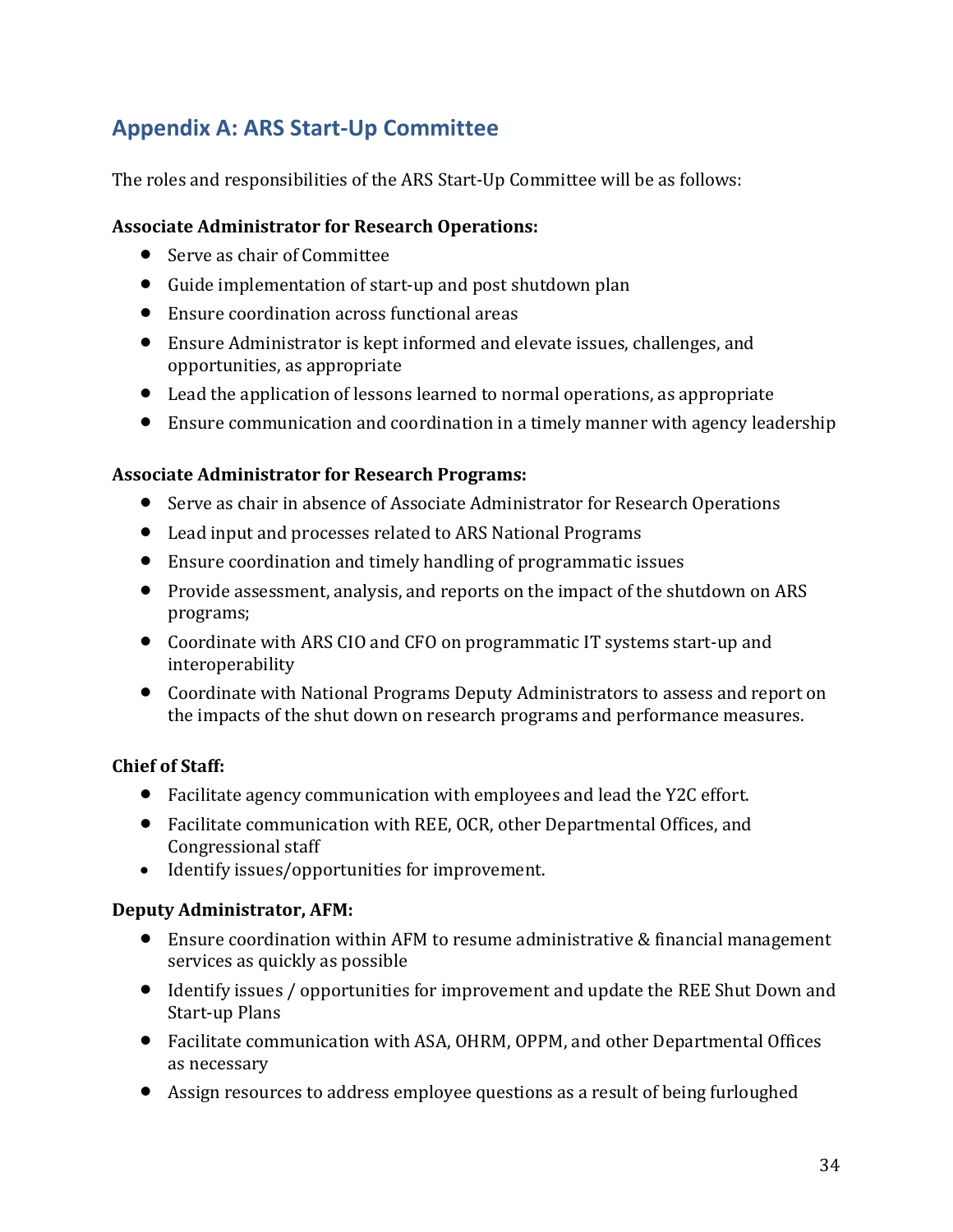#### **Chief Financial Officer:**

- Ensure coordination with the Departmental Office of the Chief Financial Officer
- Provide overarching guidance to the agency related to availability of funding based on approved funding levels
- Facilitate the coordination of funding or financial system issues/opportunities with Business Service Centers (BSCs) and Area Directors during the start-up process
- Coordinate with ARS CIO and Associate Administrator for Research Operations for Programs on IT systems start-up and interoperability

#### **Assistant Chief Information Officer:**

- Ensure communication with the Departmental Office of the Chief Information **Officer**
- Lead the start-up of IT systems, secure PII and sensitive data
- Coordinate with OCIO–ITS and NITC on the orderly start-up of interdependent and enterprise IT systems, assets and resources
- Monitor ARS IT Systems, tools and website to ensure they are functioning appropriately

• Coordinate with other agency leaders on IT systems start-up and interoperability **Area Directors:**

- Ensure consistent and timely communication with stakeholders
- Ensure consistency in start-up and follow through across the Area
- Ensure timely identification of research operations and stakeholder issues and consistent handling across the Area
- Collect and report to the Committee on lessons learned from an area perspective
- Gather needed input for any short- and/or long-term assessments of the impact of the shutdown.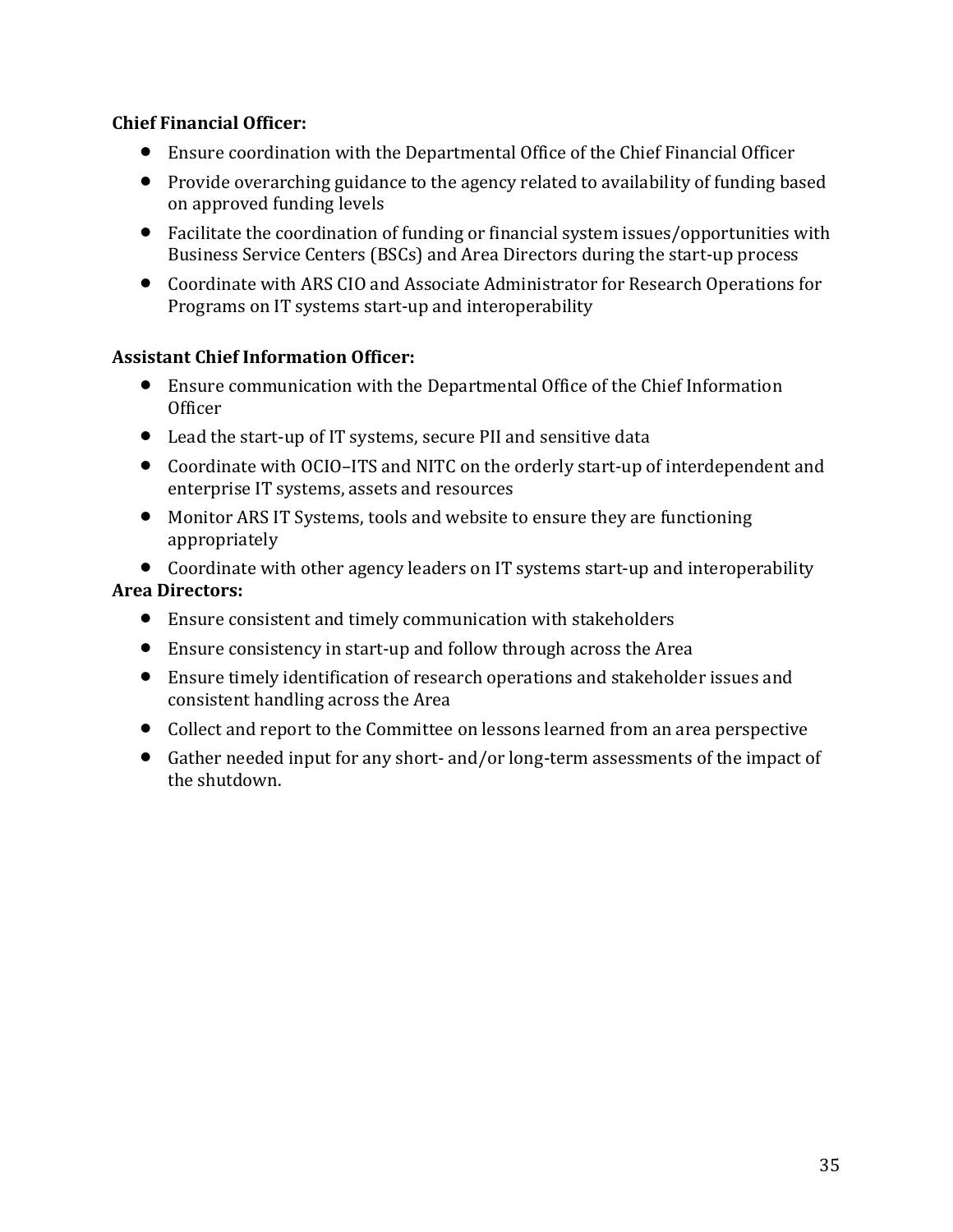## <span id="page-35-0"></span>**Appendix B: ERS Start-Up Committee**

The roles and responsibilities of the Start-Up Committee will be as follows:

#### **Associate Administrator**

- Serve as chair of Committee
- Guide implementation of start-up and post shutdown plan
- Ensure coordination across functional areas
- Ensure Administrator is kept informed and elevate issues, challenges, and opportunities, as appropriate
- Lead the application of lessons learned to normal operations, as appropriate
- Ensure communication and coordination in a timely manner with agency leadership
- Lead development of any short- and/or long-term assessment of the impacts of shutdown
- Facilitate communication with AFM, REE, and other Departmental Offices
- Identify issues/opportunities for improvement.

#### **Director, Administrative and Financial Services Unit**

- Ensure coordination within HR, budget, and acquisitions area
- Facilitate communication with REE, and other Departmental Offices as necessary
- Assign resources to address employee questions as a result of being furloughed.

#### **IT Director**

- Ensure communication with the Departmental Office of the Chief Information Officer
- Lead the start-up of IT systems, secure PII and sensitive data
- Coordinate with OCIO–ITS and NITC on the orderly start-up of interdependent and enterprise IT systems, assets and resources;

#### **Communications Director:**

- Prepare note for USDA's Office of Communications about updated release schedule for *Amber Waves*, departmental reports and E-Outlooks. Resume releases with goal to release October AW (and Nov data feature) and pending reports on day 2/3
- Take stock of reports in production—including Amber Waves-- and review by the Office of Communication. OC review

#### **Associate Division Directors**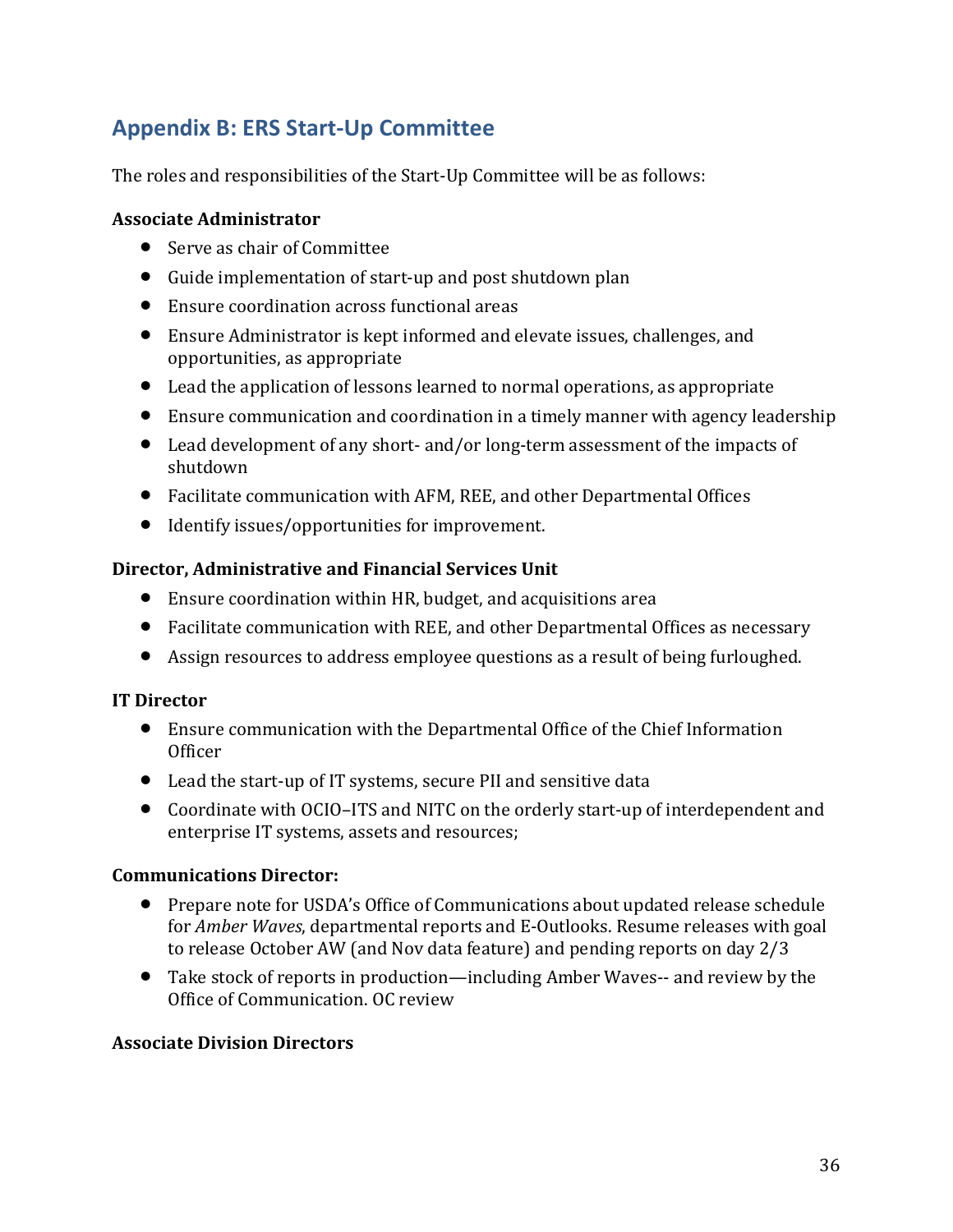- Program related coordination across Divisions with a priority to meet/reschedule upcoming release dates and reschedule reports and data that was on the ERS calendar during the shutdown.
- Ensure that ERS priorities are met through coordination with other agencies on their start-up plans to obtain necessary data and information for ERS releases.
- Develop a prioritized list of meetings to reschedule and implement.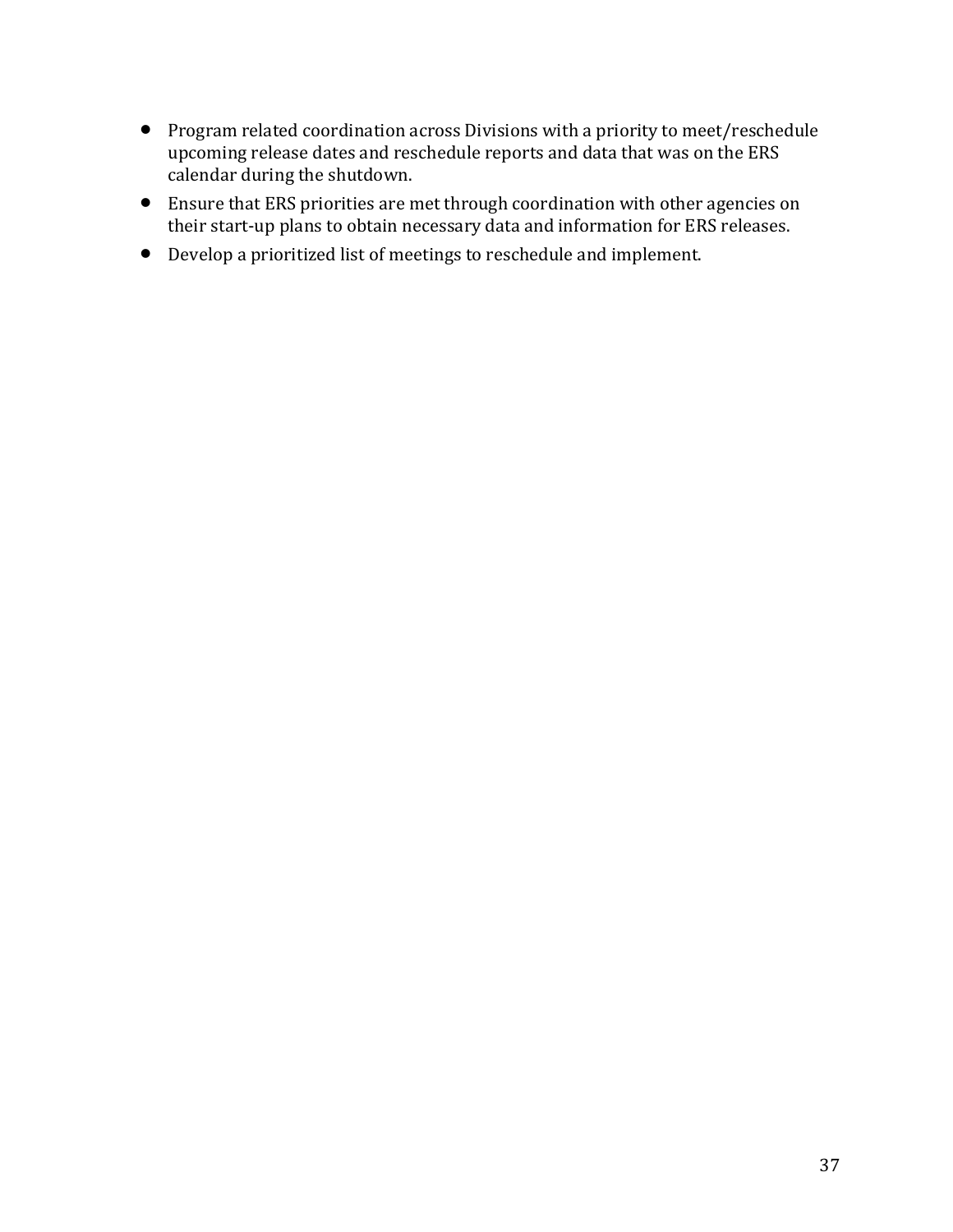## <span id="page-37-0"></span>**Appendix C: NASS Start-Up Committee**

The roles and responsibilities of the Start-Up Committee will be as follows:

#### **Associate Administrator**

- Serve as chair of Committee
- Guide implementation of start-up and post shutdown plan
- Ensure coordination across functional areas
- Ensure Administrator is kept informed and elevate issues, challenges, and opportunities, as appropriate
- Lead the application of lessons learned to normal operations, as appropriate
- Ensure communication and coordination in a timely manner with agency leadership

#### **Chief of Staff**

- Serve as chair in absence of Associate Administrator
- Ensure coordination across functional areas
- Ensure coordination and timely handling of programmatic issues
- Provide assessment, analysis, and reports on the impact of the shutdown on NASS programs
- Lead development of any short- and/or long-term assessment of the impacts of shutdown
- Facilitate communication with REE, OCR, other Departmental Offices, and Congressional staff
- Identify issues/opportunities for improvement

#### **The Director of Budget and Administrative Service**

- Facilitate communication with AFM , CFO , NFC and other Departmental Offices as necessary
- Assign resources to address employee questions as a result of being furloughed
- Ensure coordination with the Departmental Office of the Chief Financial Officer
- Provide overarching guidance to the agency related to availability of funding based on approved funding levels
- Facilitate the coordination of funding or financial system issues/opportunities with all NASS offices during the start-up process
- Coordinate with NASS CIO on IT systems start-up and interoperability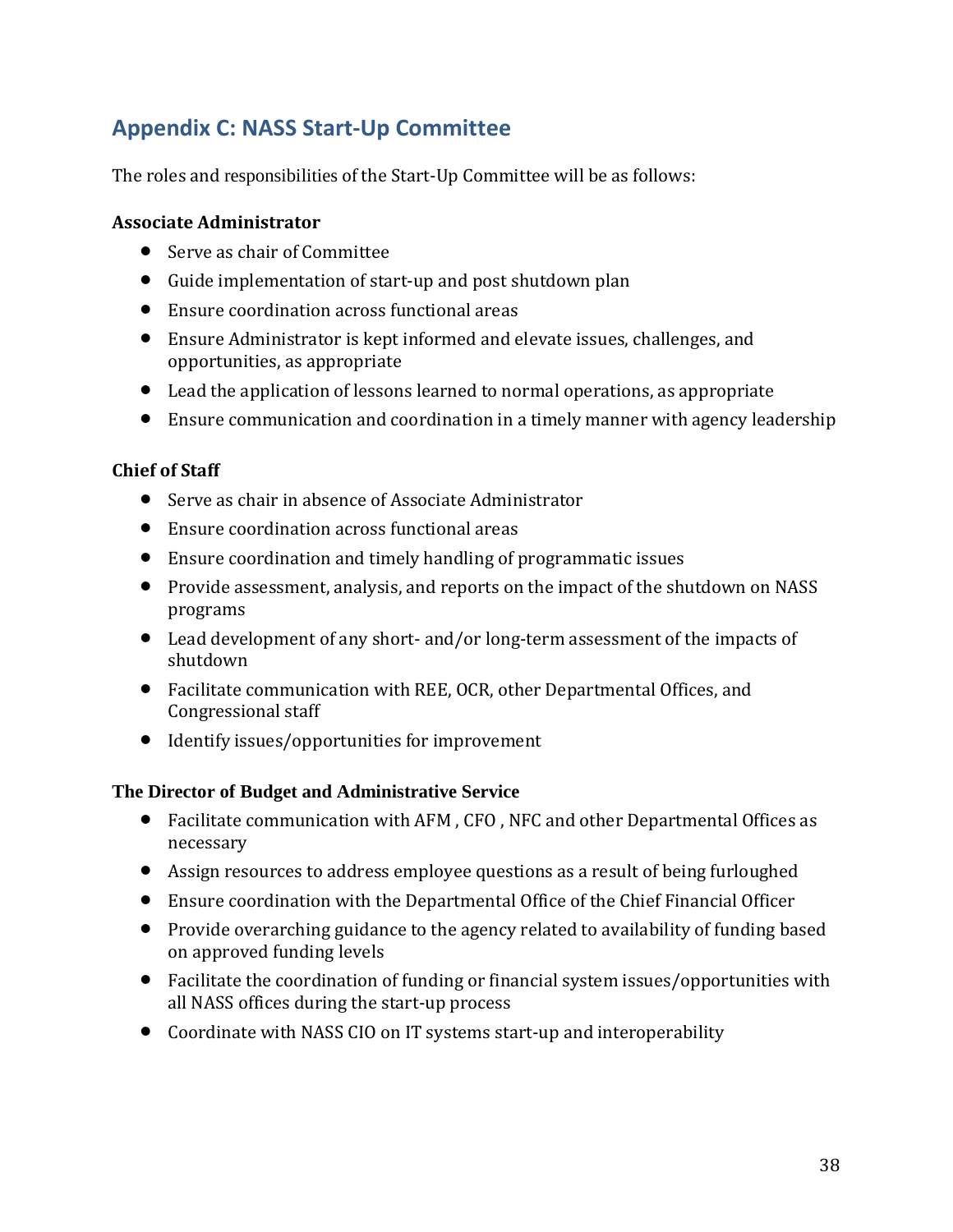#### **IT Director**

- Ensure communication with the Departmental Office of the Chief Information Officer
- Lead the start-up of IT systems, secure PII and sensitive data
- Coordinate with OCIO–ITS and NITC on the orderly start-up of interdependent and enterprise IT systems, assets and resources
- Monitor IT Systems, tools and website to ensure they are functioning appropriately
- Coordinate with other agency leaders on IT systems start-up and interoperability

#### **Agriculture Statistics Board (ASB) Chair and Executive Director**

- Review ASB calendar and determine status of missed and upcoming reports
- Coordinate with Office of the Chief Economist and World Agricultural Outlook Board on impact of lost reports and data
- Prepare ASB notice on status of NASS reports.

#### **Division Directors**

- Ensure consistent and timely communication with stakeholders; including the National; Association of State Departments of Agriculture
- Ensure consistency in start-up and follow through across regions and states
- Ensure timely identification of partner issues and consistent handling across regions and states
- Collect and report to the Committee on lessons learned from a customer perspective; and gather needed input for any short- and/or long-term assessments of the impact of the shutdown
- Prepare impact analysis on all operational programs.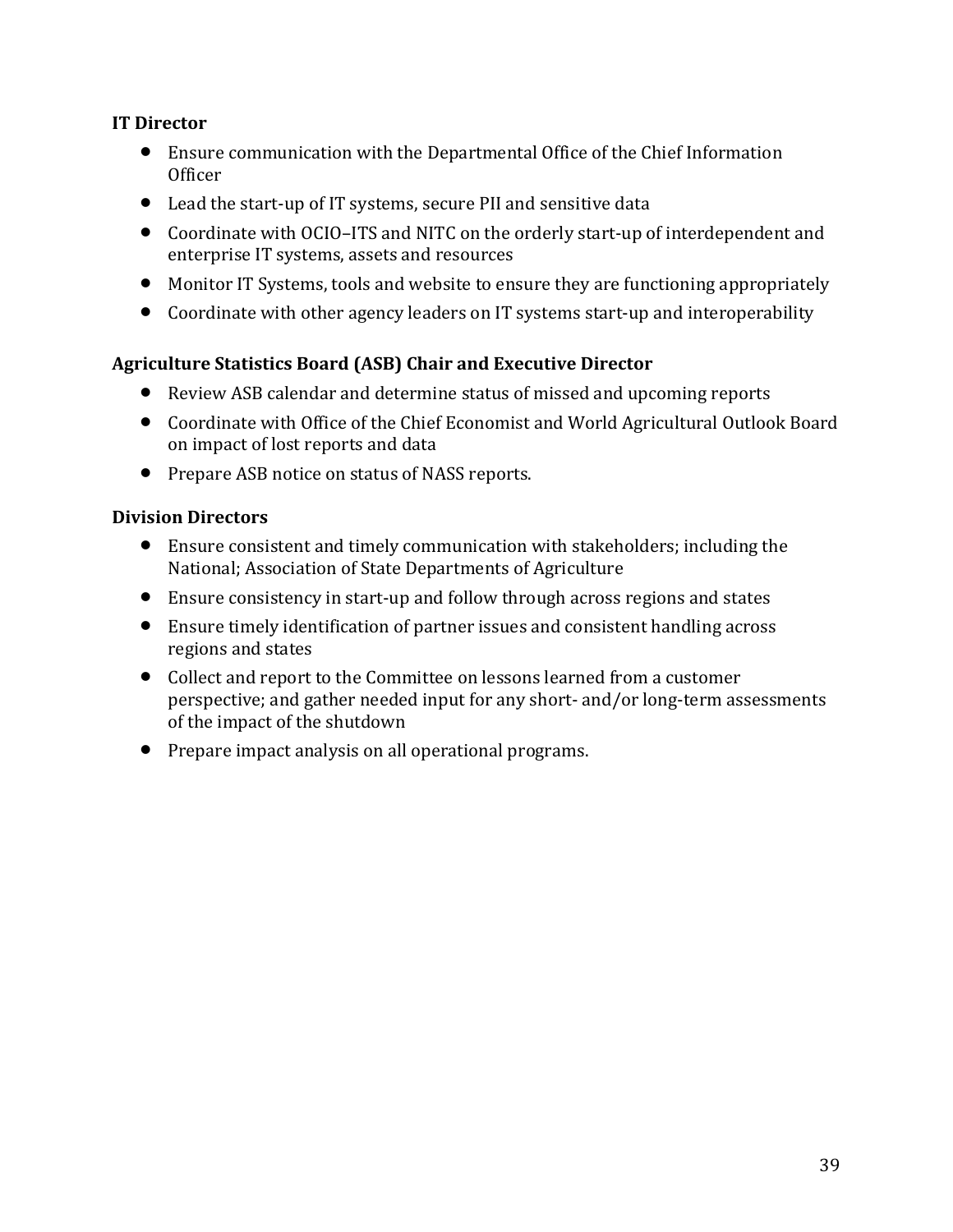## <span id="page-39-0"></span>**Appendix D: NIFA Start-Up Committee**

The roles and responsibilities of the NIFA Start-Up Committee will be as follows:

#### **Associate Directors for Programs and Operations:**

- Serve as co-chairs of Committee
- Guide implementation of start-up and post shutdown plan
- Ensure coordination across functional areas
- Ensure Director is kept informed and elevate issues, challenges, and opportunities, as appropriate
- Lead the application of lessons learned to normal operations, as appropriate
- Ensure communication and coordination in a timely manner with agency leadership
- Lead input and processes related to NIFA programs and operations
- Ensure coordination and timely handling of programmatic and operational issues
- Provide assessment, analysis, and reports on the impact of the shutdown on NIFA programs and operations

#### **Chief of Staff:**

- Facilitate communication with REE, OCR, other Departmental Offices, and Congressional staff
- Facilitate agency communication with employees and customers/stakeholders
- Ensure coordination across functional areas
- Ensure coordination and timely handling of programmatic and operational issues
- Provide assessment, analysis, and reports on the impact of the shutdown on NIFA programs and operations
- Lead development of any short- and/or long-term assessment of the impacts of shutdown
- Identify issues/opportunities for improvement

#### **Administrative and Operations Officer:**

- Facilitate agency communication with employees and customers/stakeholders
- Ensure coordination with AFM to resume administrative & financial management services as quickly as possible
- Facilitate communication with REE, and other Departmental Offices as necessary
- Assign resources to address employee questions as a result of being furloughed
- Ensure coordination across functional areas
- Ensure coordination and timely handling of programmatic and operational issues